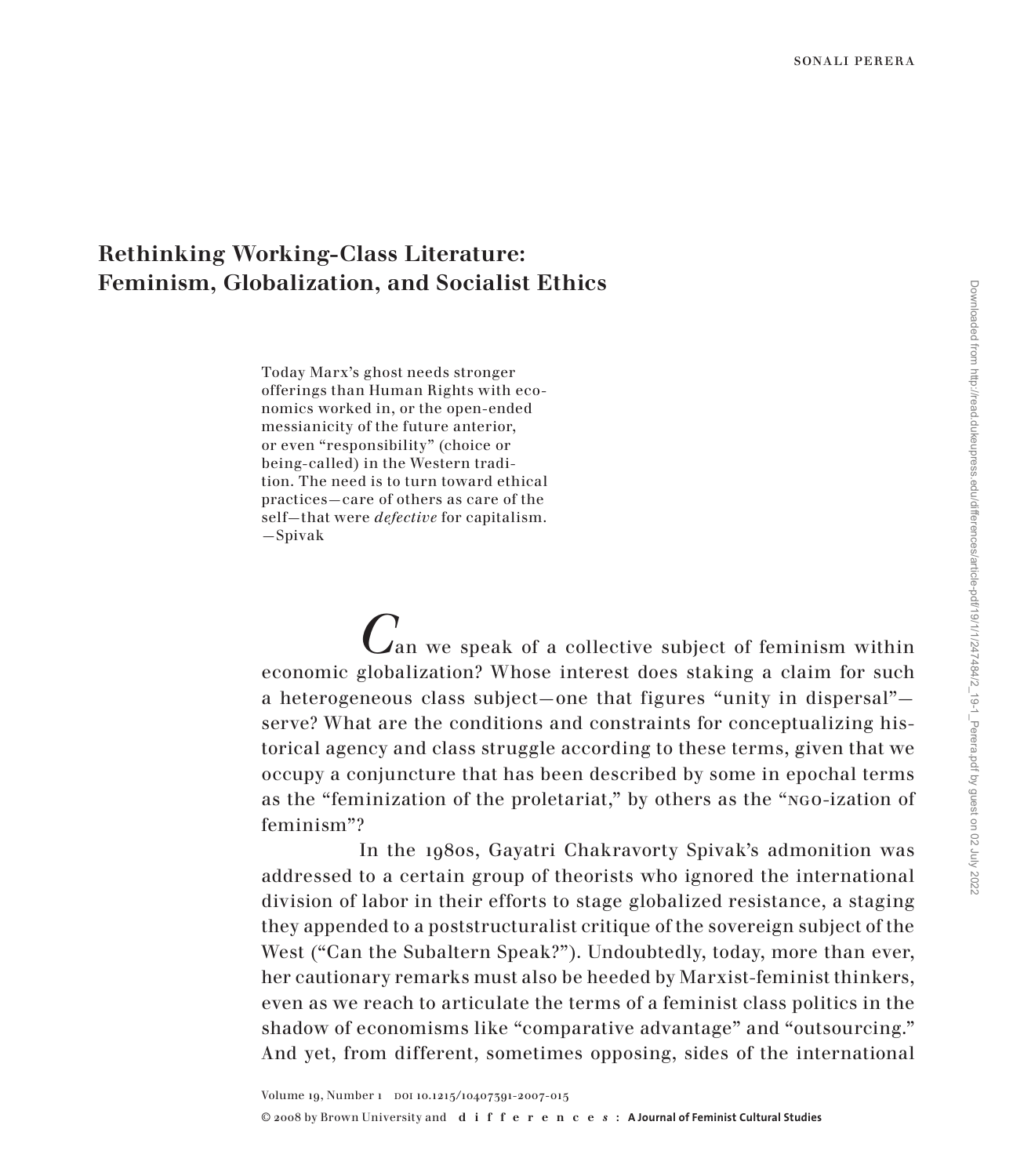division of labor, working-class writers like Tillie Olsen (from the United States) and the *Dabindu* (Sweat)<sup>1</sup> worker-writers (from the free trade zones of Sri Lanka) figure a critique of such economisms. They remind us that measures of chronology—important dates, periods, and "events" in labor history—do not let us into quiet moments that are "too late" or "too early," into secret places where chance meetings and haphazard alignments take place. They do not lead us to quiet passages that cannot be read as message or manifesto. Such writers expand the scope of working-class literature and political fiction beyond the particularly resplendent periods in orga nized labor, a moment of crisis or planned insurgency, and ask the question of the lasting ethical transformation that can alone secure the political.

Whereas working-class literature has conventionally been associated with transparent documentary realism and testimony, this essay diverges from these emphases to highlight feminist texts whose ideology and ethics explicitly strain the norms of aesthetic and political manifestos. Characterized by an unfinished and therefore *necessarily collaborative* form, the working-class feminist writings discussed here anticipate a new shape and ideological grounding for the concept of a collective subject and other collectivities.

#### *Rethinking Working-Class Literature*

"Marxism is not a historicism," and neither is working-class literature. 2 This essay reads Olsen's field-defining literature from the 1930s alongside the Sri Lankan *Dabindu* writings representing the new proletariat within globalization. The incongruous pairing of a singleauthor novel with the collectively authored and edited free trade zone periodical is deliberate. I want to call attention to the figure of a collective subject and the critique of individualism shared by different, changing traditions of women's and feminist texts of labor. If we isolate these writ ers by literary periods or *conventional* rules of genre, we overlook points of comparison that are suggested by other sociologies and ideologies of form. Characterized by interruptions, speech interferences, anti-*Bildung*, and strategic anonymity, these texts produce the concept of working-class history as always partial, uncompleted, and antidevelopmentalist. Whether through the serialized narrative sequences of the *Dabindu* free trade zone periodical or through the interrupted rhythms and particular style of Olsen's writing, history is figured as "the everyday," not as the exceptional revolutionary event. No unified, centered subject of counterglobalist class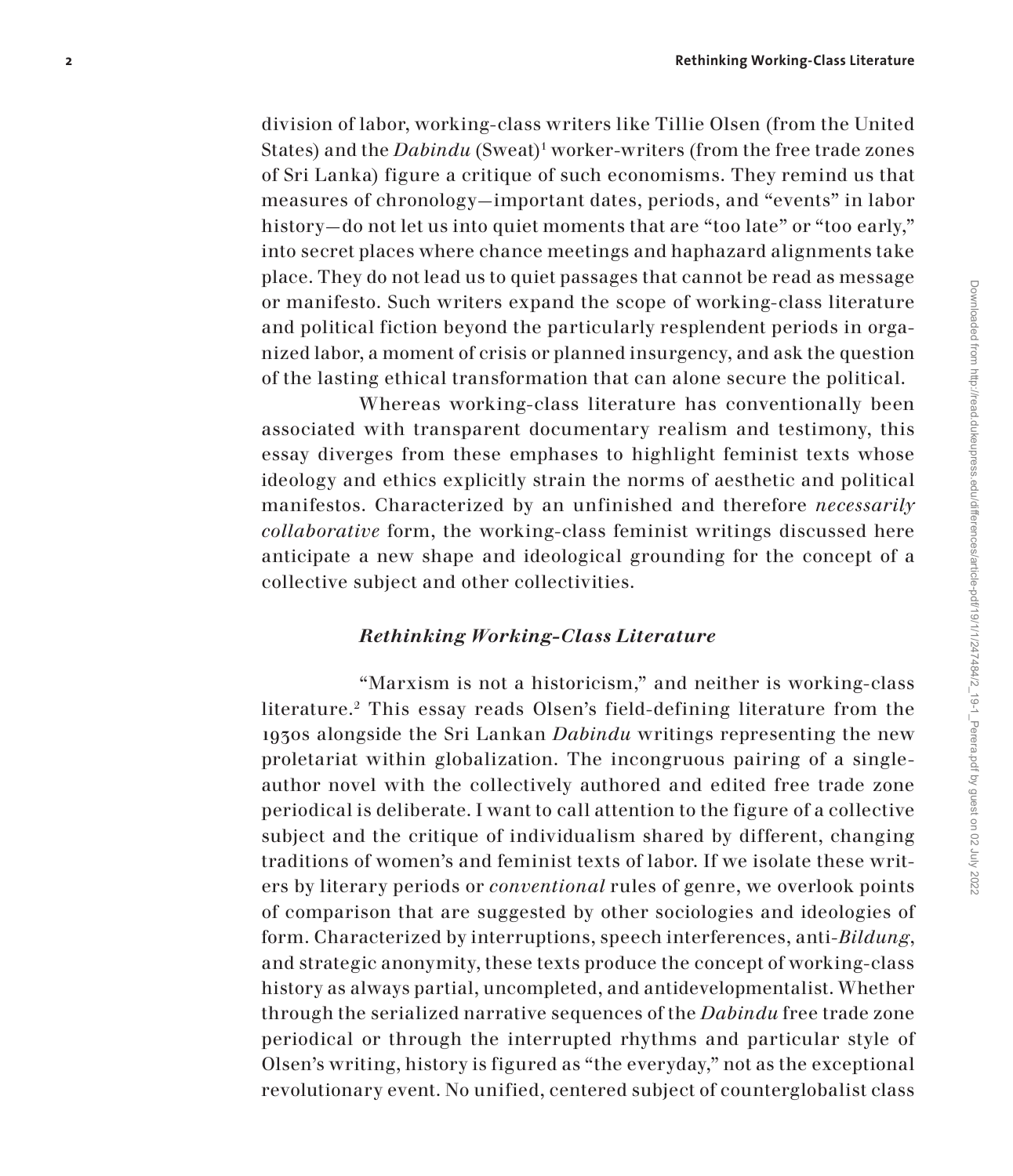struggle emerges; instead, in both texts a collective nonsubject protagonist displaces the heroic proletarian of hegemonic narratives.

In terms of the cultural politics of working-class studies, E. P. Thompson's figure of "the free-born Englishman" remains an ideal construction, not only emblematic of the British working class but also significant generally for the field of working-class historiography.<sup>5</sup> From within traditions of Indian Marxism, Dipesh Chakrabarty's important intervention, *Rethinking Working-Class History*, presents the other side of the story of the industrial revolution and the organized working classes in England—that of the colonial working class in Bengal. However, in the current economic conjuncture of globalization, what we understand as the new international division of labor is predicated on the cheap labor of (mainly) women workers in neocolonial countries with national economic policies of export-oriented industrialization. And yet, proletarian writing, according to the old system of signs and notations, remains synonymous with icons and codes of masculinity and the metropole.

In the contemporary historical moment, the "new proletariat"<sup>4</sup> is best represented by the figure of the woman worker in the periphery. Separate from organized labor in industrialized countries of the North, the occluded agent of production in this "postindustrial" age is the superexploited worker in postcolonial, "developing" countries with extraverted rather than autocentric economies.<sup>5</sup> In the terms of government-issued business brochures targeted at foreign direct investment, she is sold as "cheap," "docile," and "famous for her manual dexterity." In terms of u.s. feminism, she cannot be easily written into labor history because she represents, disturbingly, the containment of the wage bargaining power of struggling women workers closer to home.<sup>6</sup> (Tillie Olsen's "I Want You Women Up North to Know" is an interesting exception. But more on this in the concluding section.) In terms of nationalist historians and trade unionists, she is *not* identified with the revolutionary conjuncture. In fact, proletarian literature seems unable to produce a script for her. She appears ill suited to its narrative conventions, especially its dominant archetypes and idealized constructs. Despite the interventions of feminist genre critics, our available language is limited. Spivak, in her *Critique of Postcolonial Reason*, frames the problem in this way: "[W]e see [in] the establishment of the International Workingmen's Association [. . .] in 1866 [. . .] a foreclosure of the woman who will be the agent of Marxism today in the inevitable docketing of European as 'international' and organized internationality as men's" (75). This essay is an attempt to open up questions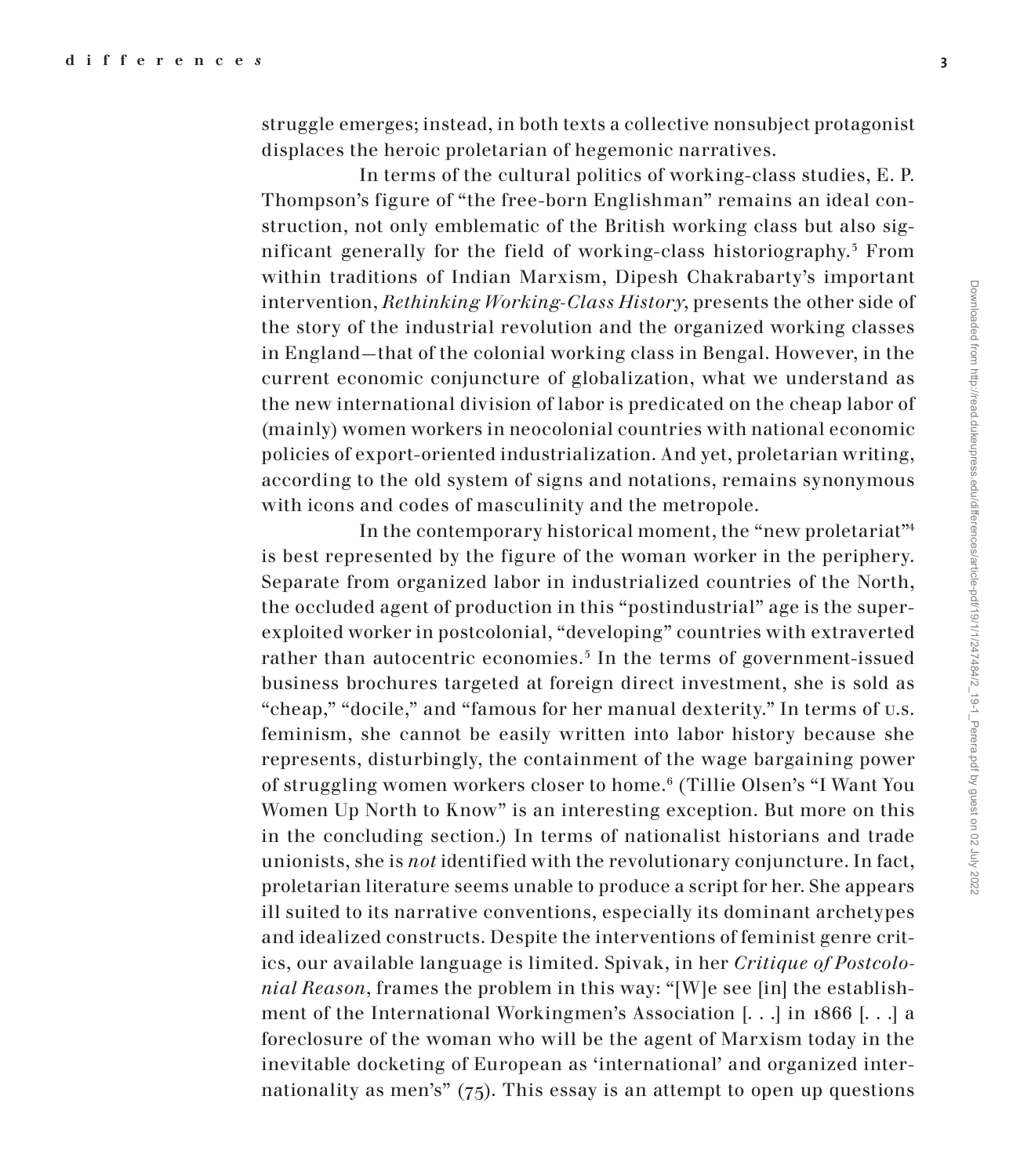of genre as well as debates on aesthetics and politics in the service of this figure excluded from the literary-critical calculus. It builds on the intu ition of u.s. feminist critics who have astutely drawn our attention to the fact that "thirties feminism," its conventions, notations, ideologies, and ethics, has been overlooked in the history of ideas forging ahead toward the logical conclusion of postmodernist, antifoundationalist variations, even by some trends within single-issue postcolonial feminisms. What gets lost in the ideological break between the old left and the new is (1) the Marxist-feminist critique of the autonomous subject; (2) how to think a comparative, not competitive, model for internationalized feminism; and (3) how to think feminism and class struggles outside reified narratives of organized resistance.

Too often, in literature and criticism alike, the working class is seen and represented as masculine, metropolitan, and revolutionary. Women's texts of nonrevolutionary socialism, however, present us with new figures and concepts for thinking unorganized resistance, everyday experience, and the shape of the ethical within globalization. Bracketing these anomalous, unfinished, dialogic, anticipatory texts, theoreticians of proletarian literature confront the problem that its celebrated narratives are tied to the logic of revolutions and the mindset that is supposed to accompany them. Since the literary internationalism of the "radical" 1930s, the development of proletarian literature beyond short-term political agita tion, codings of crisis, and revolutionary romanticism remains an issue for the political and literary history of working-class writing. According to a corpus of representative texts and standard, minimal Marxist definitions, the "proletariat" of proletarian literature is, by definition, revolution ary, by implication, male; this is the specific subset of the working class entrusted with the historic mission of abolishing the class system. Nonrep resentative texts by proletarian women writers from different historical periods propose a more counterintuitive model, one not connected to the conditions and constraints of the revolutionary conjuncture, but to other measurements and templates for thinking socialist ethics.

The genre of proletarian literature remains to be analyzed in connection with the changing terms of gender and sexuality. In her impor tant contribution to feminist historiography of women's working-class texts, Paula Rabinowitz exposes the ideological biases of prevailing thirties generic taxonomies where codes of proletarian realism, naturalism, and the idea of the (rational) subject come to be automatically associated with masculinity and, by extension, proletarian writing, whereas techniques of modernism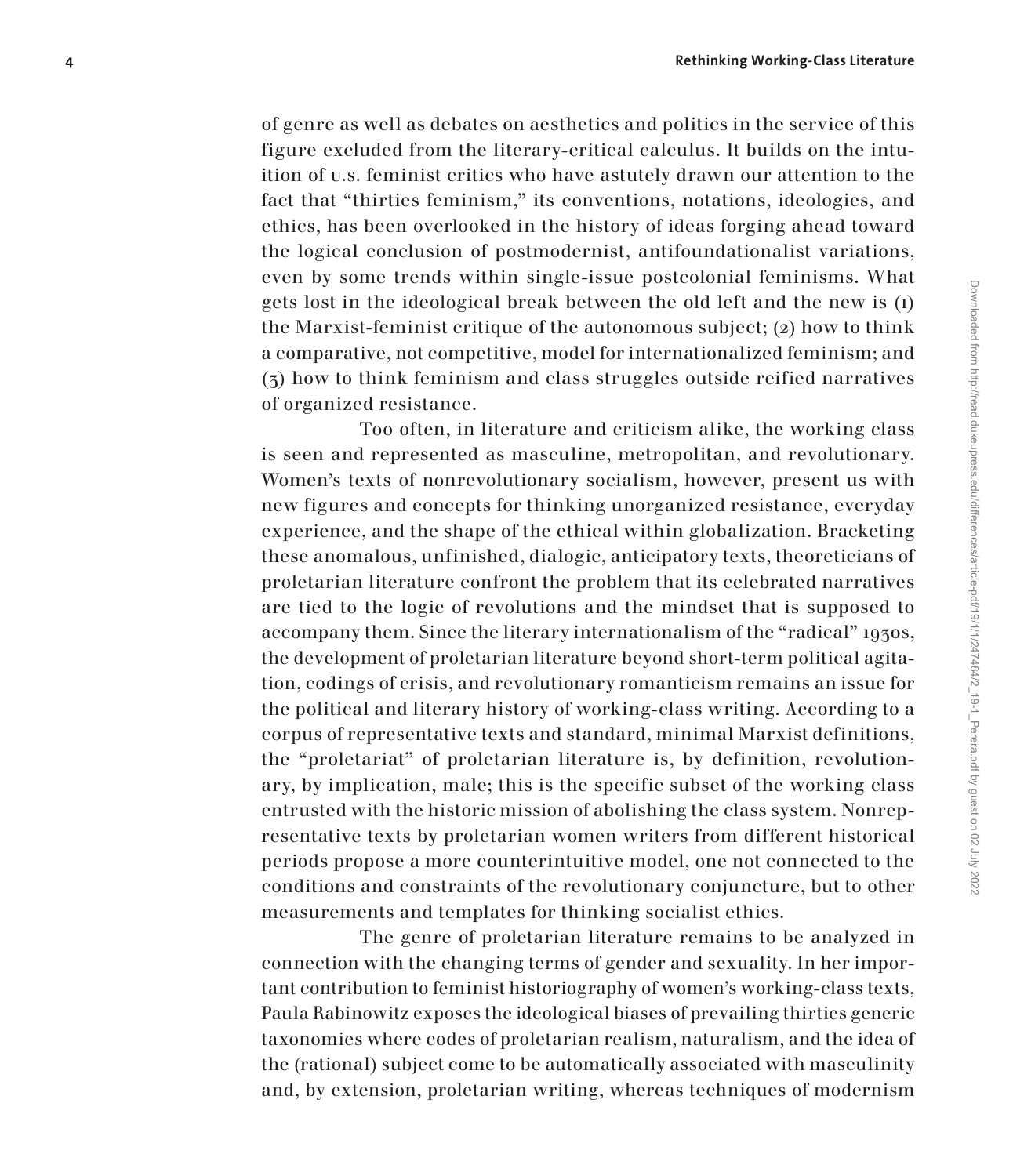and/or realist (domestic) fiction and any and all depictions of interiority are associated with women's writing  $(1-16, 65-96)$ . More than a simple re-counting of the forgotten numbers of women proletarian writers, Rabinowitz's broader epistemological critique acknowledges the pitfalls of an essentialist logic (subscribed to by certain feminist critics themselves) that reifies a dichotomous rendering of difference refracted through the oppositions between realism and modernism; factory and home; male and female. Ultimately, however, Rabinowitz, along with other contemporary feminist historians of the genre, falls prey to the terms of her own critique. While unmasking the politics securing the privilege of the thirties male literary critical establishment and their rules of genre, she replaces this standard of judgment with the criteria of liberal feminism. That is, the project of feminist historiography becomes the recovery of the lost subject, sometimes part of "the search for our literary foremothers." Infused with this mission, which becomes inextricably personal, the feminist critic is quick to recognize in the writings of women worker-writers and organic intellectuals of the period versions of the bildungsroman, arguably the norm of high feminist criticism allied to the later mainstream Euro-American idea of consciousness raising. Olsen's *Yonnondio: From the Thirties*, understood to be a hallmark text of u.s. literary radicalism, for example, has been construed (misconstrued, I will argue) as an example of a novel of self-formation.<sup>7</sup> Along these lines, what has been overlooked in a certain tradition of a materialist-feminist historiographic practice is the *rejection* of the idea of the individual subject at the very core of texts by proletarian writers.

In this essay, I will read, in relationship to the works of North American proletarian writer Tillie Olsen, a selection of poems, political commentary, and short fiction produced by the worker-writers of the *Dabindu* collective from the Katunayake free trade zone region in Sri Lanka. The period under consideration is 1984 to 2001, which covers the passage of *Dabindu*'s transformation from a workers' collective organized loosely around the free trade zone periodical and other forms of alternative organizing into an internationally funded ngo. Neither Olsen nor the writers of the *Dabindu* collective choose the form of the bildungsroman to represent the nonsubject of history. Each writer in her own way undercuts the "development" of an essentialist feminine consciousness. Rather, what is at stake for these *proletarian* writers (from different sides of the international divide) is the critique of the subject, as well as a critique of historicist thinking. In the place of the style of the individualist utterance are elliptical marks, interruptions, and interferences that take the measure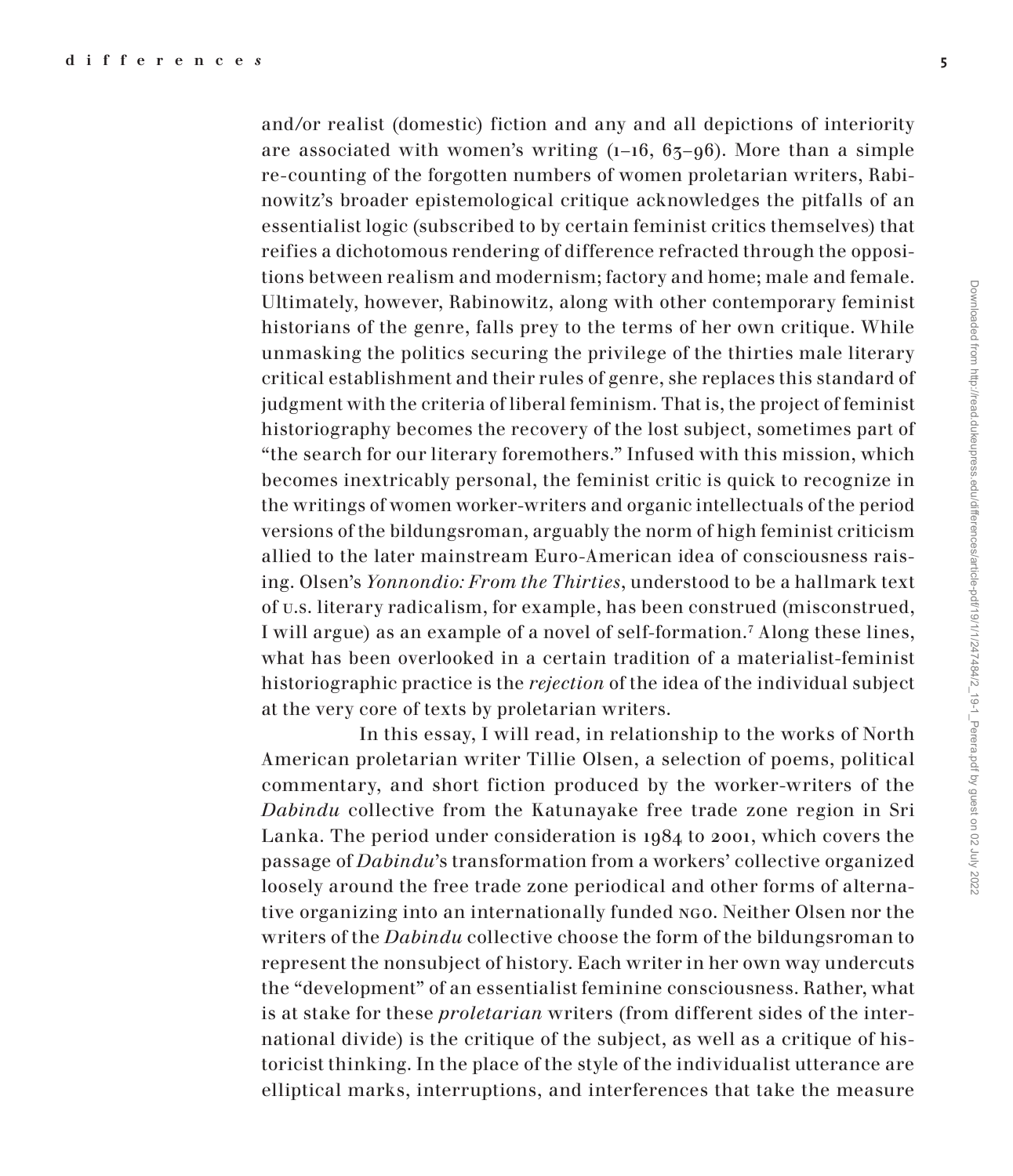of moments, not monuments. A concept of a nonindividual subjectivity brings these writers together under the rules of a different sociology of form. Antiessentialism and the decentered subject are considered to be the provenance of deconstruction or high postmodernism, but the calcu lus changes when we consider feminist working-class texts as our object. Ultimately, both *Dabindu* and Olsen undo the concept of working-class writing as a canonical genre or even as a unitary authorial construct and, instead, keep it alive as an "oppositional transformative." 8

Consider this curious passage in Olsen's *Yonnondio*,<sup>9</sup> a moment of "speech interference" that communicates the writer's resistance to the transformation of the working-class novel into a fetishized, canonical object. At a critical juncture, an angry voice interrupts the story: "And could you not make a cameo of this and pin it onto your aesthetic hearts? So sharp it is, so clear, so classic" (20). In terms of Olsen's plot, the speech interrupts at a point where a terrible mining accident has occurred in a small mining town in Wyoming. The ominous death whistle has blown, and the members of the mining families are standing about, gathered in tense suspense to discover who has been lost to the explosion and who will be lifted up from the rubble. At this point, the focalization of the scene shifts away from Mazie, the girl-child protagonist of the story, to a disem bodied voice that cuts in to save the episode from the literary critic's desire to crystallize the moment into a "classic." During this moment of text interference, the separation between what is constituted as "the social" the historical event, always in the past—and "the personal"—in Raymond Williams's words, "this, here, now, alive, active, 'subjective'" always in the present—is momentarily collapsed.<sup>10</sup> The narrator's discourse breaks abruptly with the third-person past tense—the value-neutral, objective prose of history—becoming, instead, an immediate, direct, angry address to the reader-critic:

> *Surely it is classical enough for you—the Greek marble of the women, the simple, flowing lines of sorrow, carved so rigid and eternal. Surely it is original enough—these grotesques, this thing with the foot missing, this gargoyle with half the face gone and the arm [. . .]. You will have the cameo? Call it Rascoe, Wyoming, any of the thousand mine towns in America, the night of a mine blowup.*

And then, answering her rhetorical question regarding the aesthetics and politics of representing working-class struggles, the speaker concludes: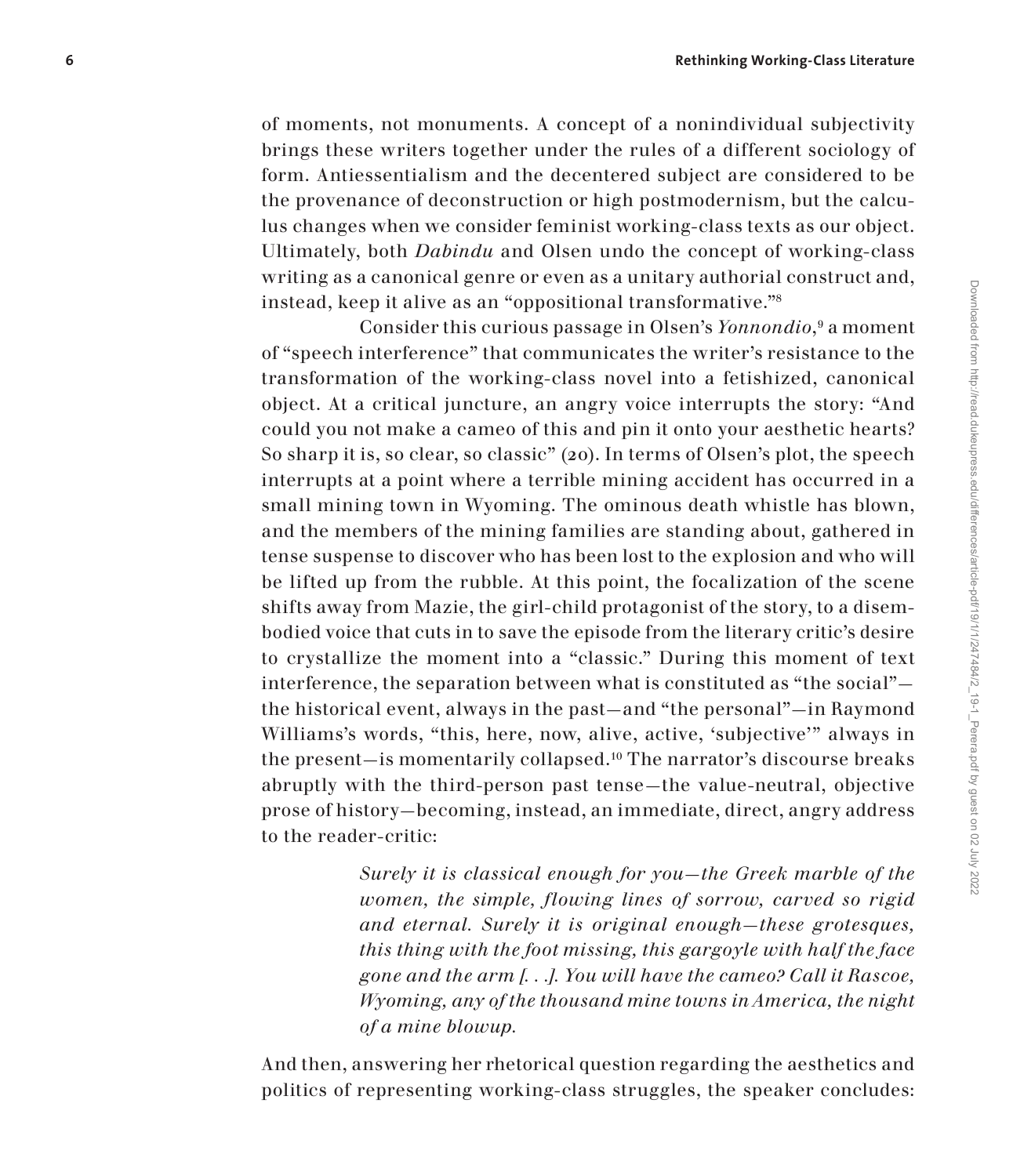"A cameo of this, then. Blood clot of the dying sunset and the hush. No sobs, no word spoken. Sorrow is tongueless [. . .]" (20). In *Marxism and the Philosophy of Language*, Vološinov defines "speech interference" as the "merging of two *differently* oriented speech acts [in which we sense] the *integrity* and *resistance* of the reported message behind the author's transmission" (140). In this autoreferential passage punctuated by deictic indices, as elsewhere in *Yonnondio*, an impossible ethical paradox is made visible: something might be irretrievably lost when Olsen's book—"this" writing—acquires the status of a canonical, "classical" object. The rhetorics of this passage, the prose-poetry of its language, allows the writer to say something unsayable in the voice consciousness of her characters, struggling for representation and visibility. Indeed, such a declaration would be unthinkable for an impoverished labor activist and writer struggling for recognition and validation during the hard times of Depression-era America. Yet the language performs the impossible task.

Is it possible to represent without monumentalizing a necessarily provisional structure? Olsen outlines a representational strategy for working-class writing other than reportorial realism or romantic idealism. She turns to a philosophy of literature, rather than a system of (official) history, to figure the terms of an ethos of working-class writing that is *not* defined in relationship to a moment of crisis or a single, material yet emblematic, instance; it is connected, instead, to other durations. "This" literature is not a monument to the casualties of labor history; rather, it is categorically unfinished, antiessential: not a Greek statue, but "this thing with the foot missing." A conceptual shift from historical prose to literary language is most transparently underscored in the anonymous protest letter that signs off the segment: "Dear Company [the unsigned letter reads], Your men are strangling for breath—the walls of your company town have clamped out the air of freedom  $\left[ \ldots \right]$ " (20). The movement from the philosophy of History to that of Literature is charted as the buried workers become allegories of history and the "facts" of the past are transformed into a larger figural logic.

Postcolonial Sri Lanka, transnational corporations, and the writings of export-oriented garment industry worker-writers might seem exorbitant to the moment that Olsen writes about in the thirties u.s., but the poetry, short fiction, and serialized novels of the monthly free trade zone newspaper—always unfinished, always awaiting the next supplement—figure the dilemma addressed in *Yonnondio* (and also in Olsen's later stories, "I Stand Here Ironing" and "Tell Me a Riddle"). Of what is history made as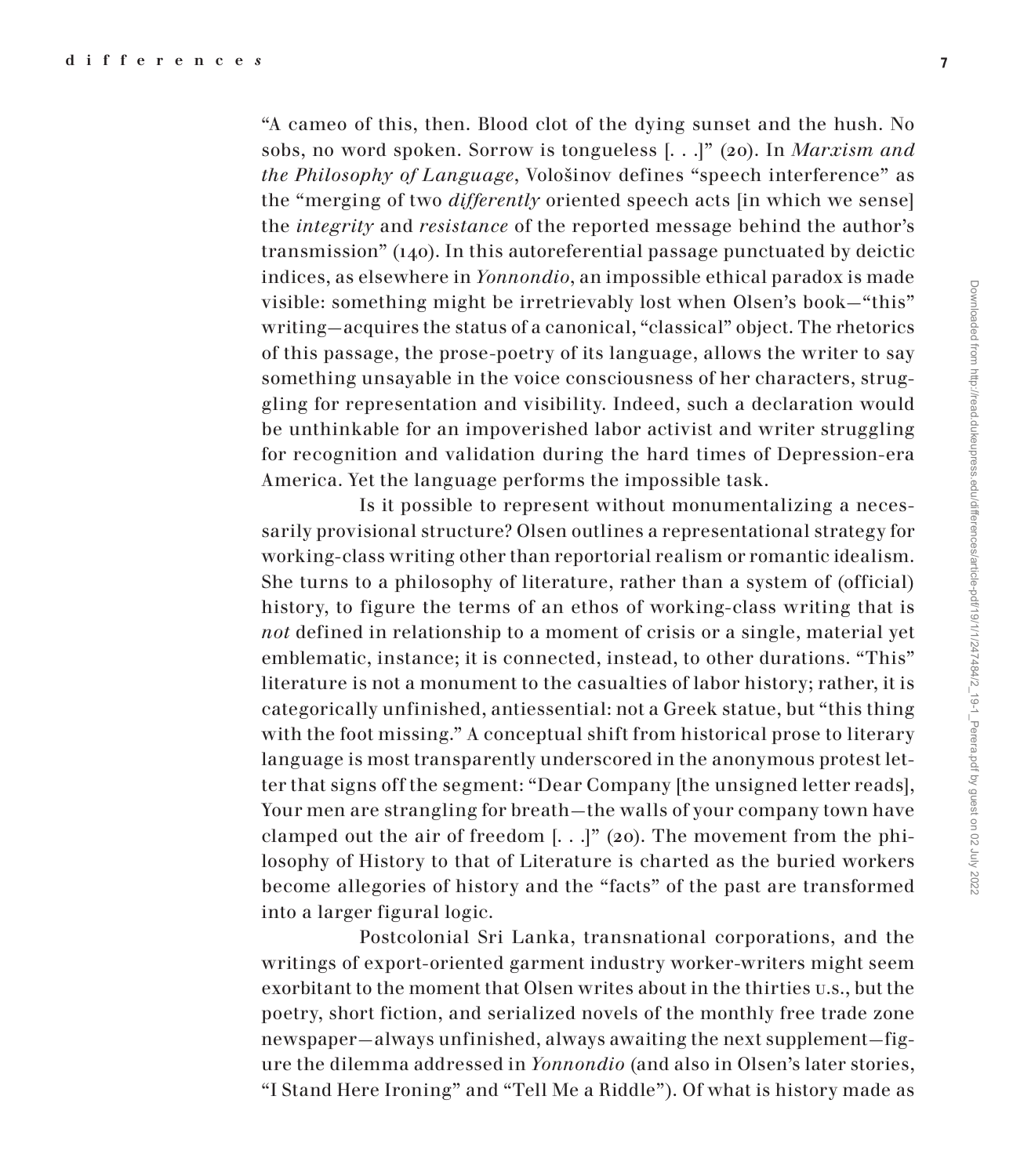it happens? How do we write about the necessarily disappearing objects of working-class literature without sentimentalizing them—without freezing them into emblematic objects? The periodicals of the Sri Lankan free trade zone workers are here a supplement—both supplying a gap and adding an excess—to the rhetorics of the working-class novel of the United States. But as I begin this section on contemporary Sri Lankan working-class writ ing, I want to keep in mind the difficult lesson of *Yonnondio*. Even as the pathetic figure of the "nimble fingered" garment industry worker threatens to become a "classic" with a certain iconic status within contemporary dis courses on globalization and the feminization of labor, I want to be mindful of the lost parts in the telling of the story. In a Sri Lanka riven by an inter ethnic war, working-class history is daily being erased and reconstructed by political institutions such as the Sinhala Commission.<sup>11</sup> To this end, I do not construe the (Sinhala) *Dabindu* periodicals as *the* representative example of modern industrial fiction, but rather as one example, among the many ignored texts of labor at the limits of metropolitan discourse studies, within the changing terms of the international division of labor.

Bracketing exclusions within excluded categories for the moment (I return to this question in the penultimate section of my article), the proposition still holds: given that working women of the global South are the new proletariat in this age erroneously dubbed "postindustrial" by some, we must attend to the specific ways in which *they* supplement previous aesthetic and political debates over working-class representa tion. In *Yonnondio*, the text itself is a split subject. In her epigraph, Olsen marks that her unfinished book, published in 1974, is pieced together from rough drafts begun in 1932, "in arduous partnership," as she puts it, "with that long ago writer." With regard to *Dabindu*, I ask, how is the subject put together in these stories and poems from postindependence Sri Lanka? How is woman as subject *for* history imagined? In Olsen's stag ing of the diachronic autobiographical subject, we are given the writer straining to reconnect with a past self, the working-class subject from the forgotten 1930s. By contrast, in *Dabindu* (1984–), we are presented with a heterogeneous collective subject, a group of women free trade zone workers writing in and against the history of the present—within global ization and counterglobalist struggles. And yet, while the text of the free trade zone periodical is produced by a "collective," it does not offer us a model for a "synchronic" subject in the readily available sense; that is to say, it does not represent some seamless cultural unity of contemporary women's working-class struggles. Rather, the subject of *Dabindu* figures a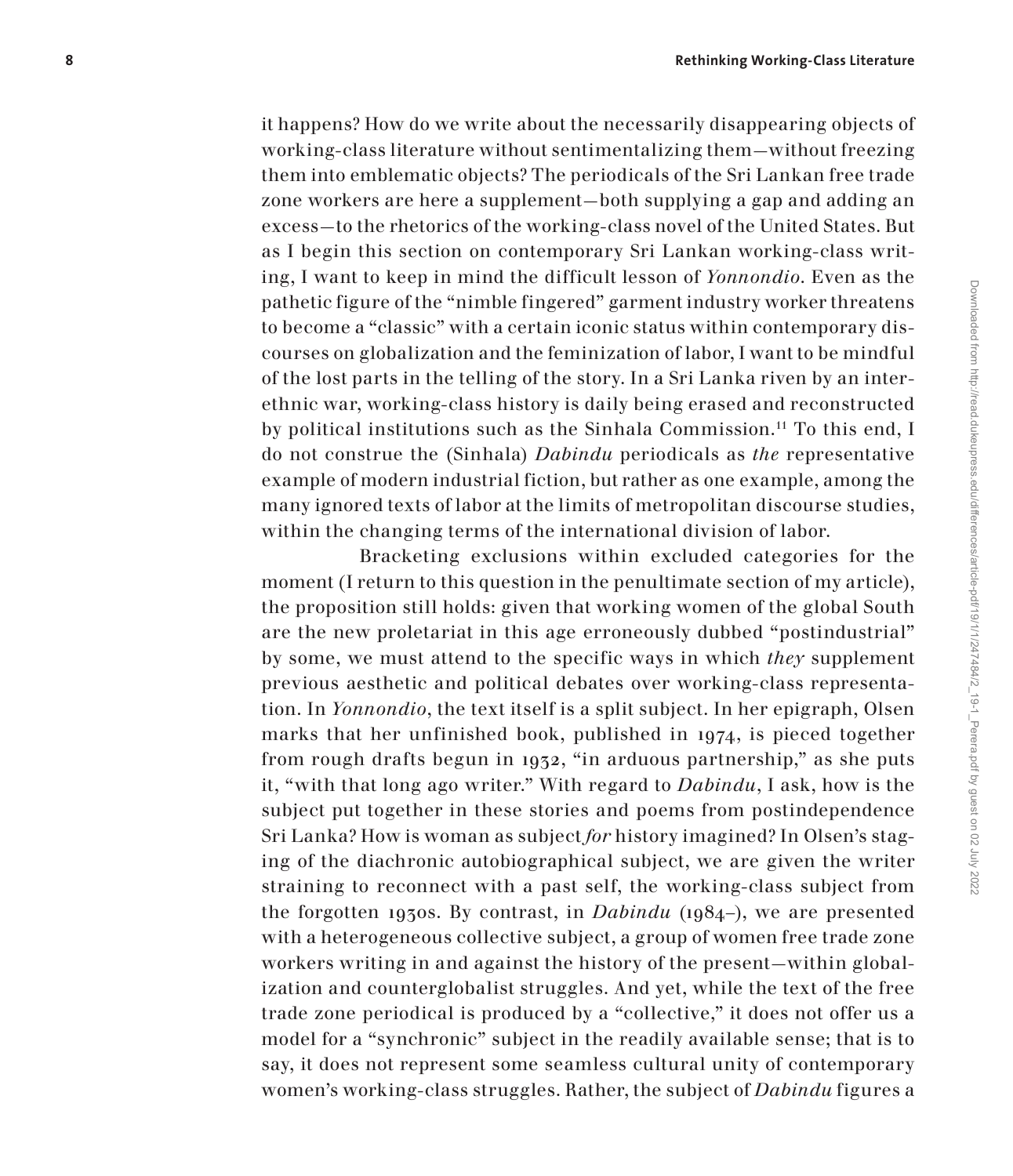"unity-in-dispersal"—heterogeneity and contradictions gathered under a collective signature. Writings are contributed by named and unnamed garment factory workers and mediated by the interventions of volunteer editors. In the context of its publication history and material production, the very concept of (private) authorship becomes unstable, evoking, perhaps, the situation that Terry Eagleton describes when he proposes that "community and cooperative publishing enterprises are associated projects, concerned not simply with a literature wedded to alternative social values, *but with one which challenges and changes the existing social relations between writers, publishers, readers and other literary workers*" (216, my emphasis).<sup>12</sup> He goes on to describe a concept of (British) working-class writing that portends the interrogation of unitary authorship and, indeed, "ruling definitions of literature."

Eagleton (as always) is preoccupied with the example of the worker-writers movement in Britain, but the point resonates with the example of the free trade zone worker-writers collective also. If we consider the form of the free trade zone newspapers, we see that the text itself is a creative mishmash of genres—bits and pieces of political analysis and cultural critique interspersed with romantic melodrama, nationalist poetry, letters, didactic leftist literature, reportage on local strikes, and international labor news. Considering content, it is important to note that while the periodical is composed of writing contributed by garment factory workers, pieces are sometimes edited and selected by feminist activists and cultural workers. While these two constituencies (of feminism and the working class) are not always mutually exclusive, as Kumudini Samuel points out, the periodical's editors belong to different formations within organized feminism in Sri Lanka, reflecting *Dabindu*'s shifting political tenor over the span of different editions.13 Kumudhini Rosa, one of the conveners of the collective and the founding editor of the periodical, explains *Dabindu*'s historical conjuncture in these terms: "[I]n Sri Lanka, the new wave of the women's movement arose in the late 1970s, at the same time as the FTZ [free trade zone]" ("Conditions"  $75$ ).<sup>14</sup> Along these lines—and also in its current incarnation as an internationally (and locally) funded ngo—it goes without saying that the *Dabindu* collective categorically cannot lay claim to some ideologically uncontaminated space outside relations of capital and class within globalization.<sup>15</sup>

Thus a seamless or idealistic concept of "the collective" gives way to a more complex, historical transaction between class politics and feminism. Just as we mark that Olsen's 1930s *Yonnondio* comes to us in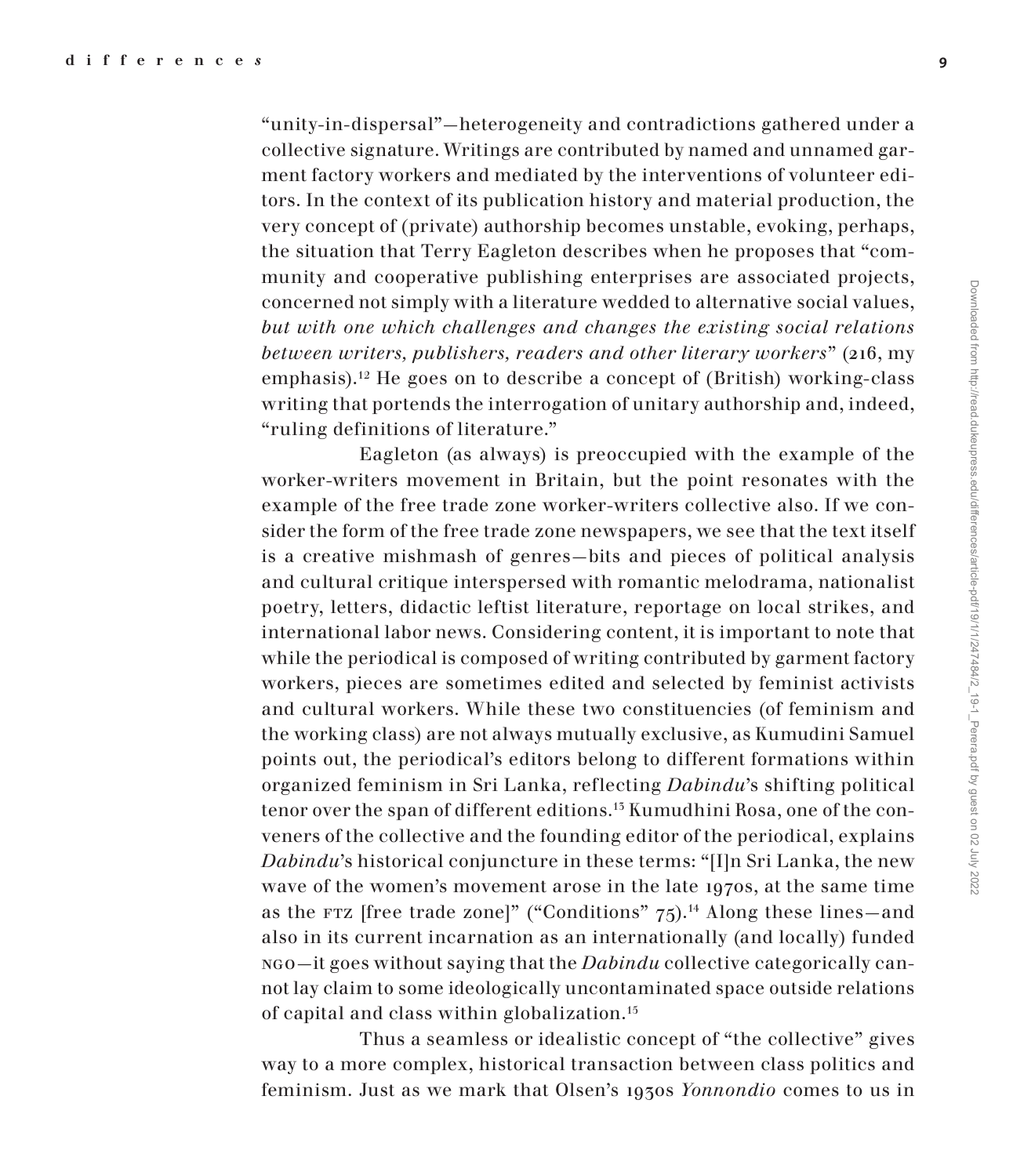some way mediated by the author's own hand—guided by the projects and interests of 1970s u.s. feminism—we must note that *Dabindu*, too, is medi ated by changing waves of feminism within globalization. But then again, arguably, neither Olsen nor *Dabindu* (the collective signature, *Dabindu*) claims to offer us unmediated access to some authentic working class "voice from the factories." Instead, they both illuminate a vital, if over looked, exchange between Marxism and feminism in different historical conjunctures. *Dabindu*, perhaps, presents us with a particular type of collective subject—resolutely nonindividual in its figuration. Following signs of anti-*Bildung* and speech interferences, I will attempt to trace the itinerary of such a collective subject in my close readings of these short sto ries, poems, and serialized novels. But first, in the absence of a formalized institution resembling the working-class novel, and given that *Dabindu* and global feminism are not immediately part of the history of other Sri Lankan traditions of working-class writing—for example, Tamil protest literature and oral narratives composed by laborers of the tea plantation regions—it is necessary to begin by saying something about the protocols of the text, as well as something of the history of the present.

## *"—All that is present and moving . . .": Sri Lankan Free Trade Zone Periodicals*

Most of the signs in contemporary war-torn Sri Lanka mean "crisis." As I sort through research materials, archival papers, handwrit ten notes from interviews, I come across a photograph that recalls me to a place where the writing on the walls reads: *Mavbima Koti Kate! Sin halayini Avadivav!* (Motherland is in the tiger's mouth! Wake up, all ye Sinhalese!). The urgency of this message is belied, however, by the subtext of a watchmaker sitting directly under the poster. Oblivious to the blar ings of racist, nationalist propaganda overhead, he appears to be putting into order the remains of old, broken timepieces, curls of wristbands and cracked faces. Shaded by the awning of his stall, against the backdrop of that raucous lettering, it looks as if he is selling crisis. This conspicuously odd figure, exorbitant to the time frame and setting of nationalist histories, represents something about the calculated untimeliness of this project. My research into forms of working-class literature does not conform to the expedient demands of the day. Lawyers, policy makers, and human rights activists *rightfully* turn their attention to constitutional reform and relief work. Instead, my objective is to collect examples of literature by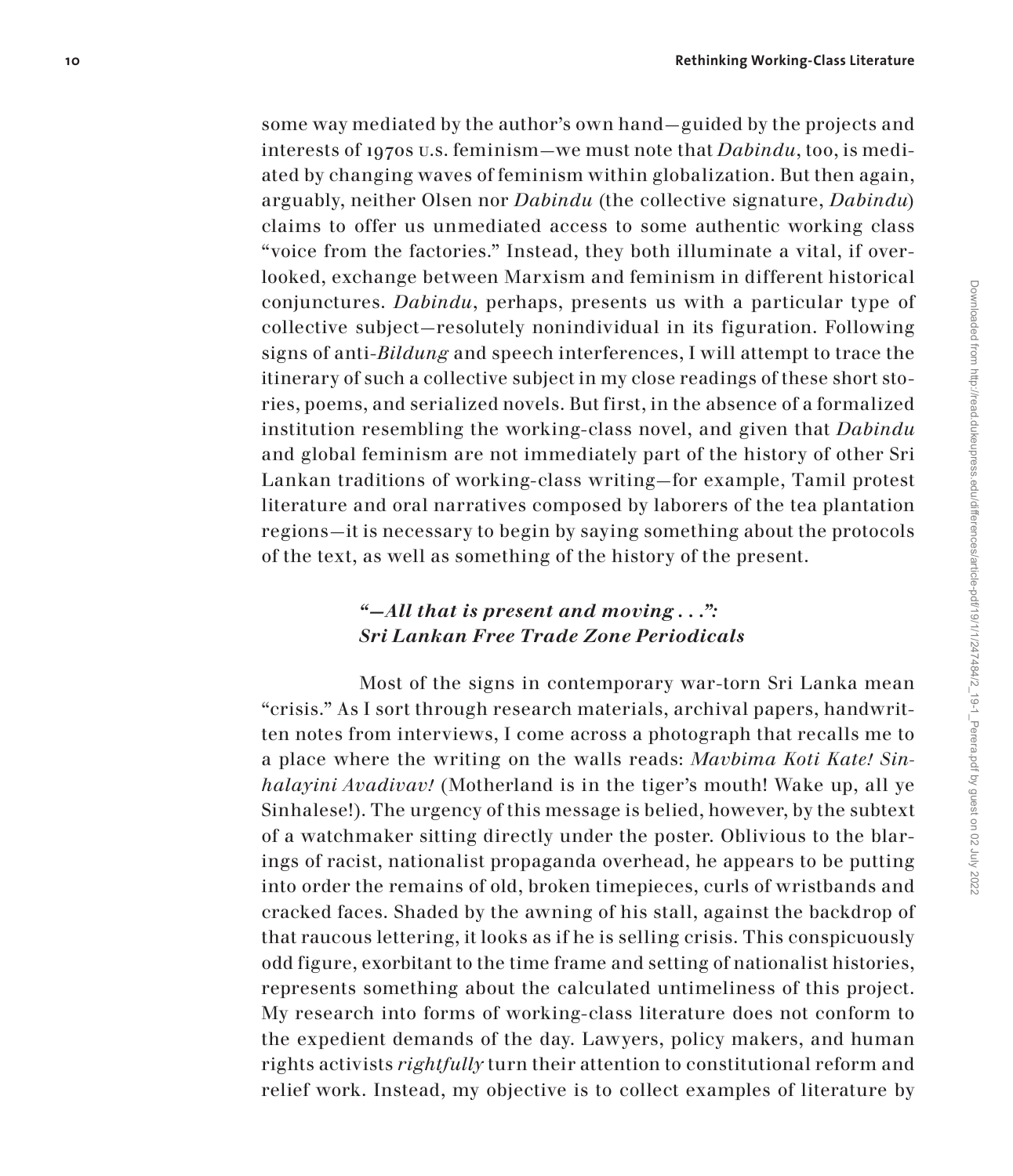garment industry workers: letters sent home by foreign domestic laborers and literature of and by the tea plantation workers. Instead of the founding documents of the nation-state, I turn my attention to the working-class writings of the garment industry factory workers whose stories, essays, and poems are defined by narrative durations other than "crisis."

The free trade zone paper *Dabindu* (as mentioned above, currently the publication of the ngo of the same name) traces its origins to a date of little-known "historic" significance in September 1984 when a group of women workers, newly employed in the free trade zone regions, joined together with cultural workers and grassroots labor activists to devise an alternative means of communicating in a climate where trade unions were effectively prohibited and speech was censored. Sri Lanka's first free trade zone region was created in 1978 under the auspices of the World Bank and IMF as one of the conditions for global aid. These plans were implemented by the rightist United National Party (UNP) government, whose national economic policies charted a shift from welfarism to development. Dismantling the infrastructure of labor laws put into place as the hard-won gains of the 1930s anticolonial working-class movement, the new free trade regime of the unp promised investment protection, tax holidays, and the availability of cheap labor to foreign capital. In 1980, the Jayawardene presidency broke the general strike, devastating the trade-union movement. Seven years after the first factories were built and operational, the *Dabindu* collective first met to discuss the strange separate space that they inhabited. Here, by fiat of the gcec (Greater Colombo Economic Commission), their workplaces were declared exempt from the Trade Unions Ordinance, the Maternity Benefits Ordinance, as well as the Factories Ordinance and other laws of the country.

In the beginning, there were no resources for a printing press. The founding members of the group pieced together a first edition from photocopies of anonymous letters, protest poems, testimonials, and worker biographies. They distributed these copies free of charge in the cramped quarters of the boardinghouses where many of the garment factory workers lived. After the first installment, it was discovered that the paper would find its way down the assembly line to factory notice boards. In other instances, it would be smuggled into the premises slipped in between the sheets of the dailies that they used as wrapping paper for their meager lunches. Since the first meeting in September 1984, regular publication was discontinued just once, for a three-month period in 1989, coinciding with the second jvp (Janatha Vimukthi Peramuna) insurgency following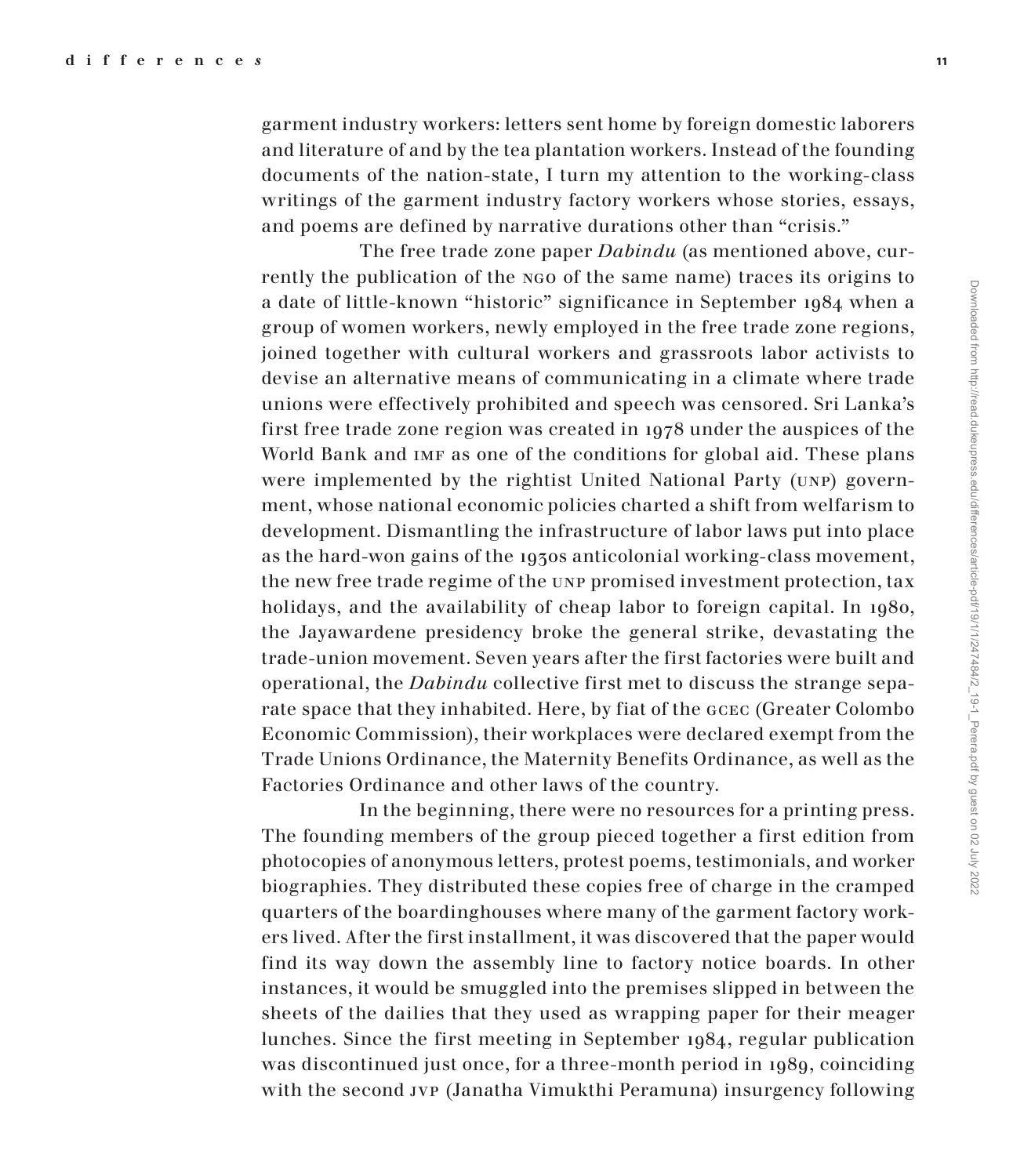the disappearances and murders of some of the worker-activists connected with the collective.<sup>16</sup> During that time, *Dabindu* was proscribed as an anti government publication. Since the old days of forbidden pages smuggled into the factory, the periodical has received some measure of visibility with the *Dabindu* collective's transformation into a local ngo .

The newspaper was originally conceptualized as a medium for interrogating false rumors, publishing workers' correspondences, factory reports, and news of struggles with management, and for bringing together national and international labor news. It was also, however, conceived as a means of publishing the "beginning/amateur" literary efforts of workerwriters. The preface to the 1988 International Women's Day commemorative booklet titled *Stri Nirmana* (Women's Writing)<sup>17</sup> addresses a general feminist readership: "Therefore, because [the writings] found here are only amateur ("adhunika"—also, in some traditions of literary history, the word for "modern") creative efforts, we hope in the event of shortcom ings and failures, for your unbiased response." In their creative writings, the garment workers formed a political picture of the organization of society counter to the new mythologies constructed by the state, which simply extolled the virtues of their obedience and manual dexterity. For example, in poems such as "Apatada Nidahasak Natha" (For Us, There Is No Freedom)<sup>18</sup> they write of themselves as set apart from the declarations of independence sounded by political parties in postcolonial Sri Lanka. The unsigned poem, published on the cover of the February 1998 edition to coincide with postcolonial celebrations of fifty years of freedom, is a critique of the nationalist rhetoric of independence as well as an exposition of the terms of economic imperialism. The first two stanzas read:

> *Although fifty years ago today This land received its freedom O for the sisters of the zone There is still no freedom from enslavement.*

*Today, as then, under foreign rule They are Like prisoners O, when do they become free?*

The writing is a mix of colloquial and literary Sinhala. Each stanza reg isters a different meter. On some occasions we find words shortened with literary license according to some metrical scheme impossible to isolate: signs of collaboration, text interferences.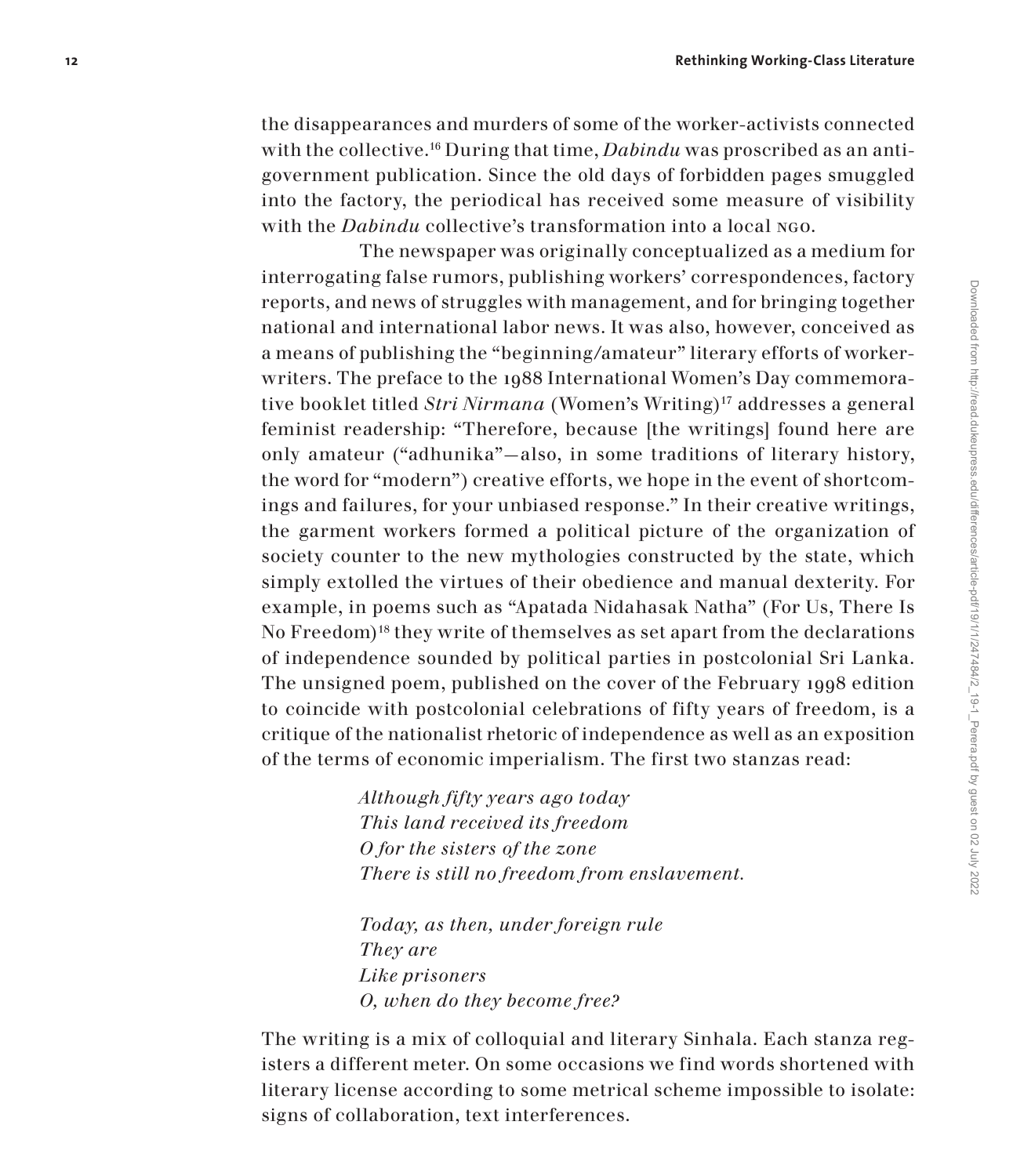Recent studies of the *Dabindu* papers have focused mainly on segments of prose writings as sociological evidence of working-class consciousness among the women of the Sri Lankan garment industry. There are, for example, wonderful texts such as grotesque cartoons personifying the World Bank, comparative studies of the exploited garment industry workers in Bangladesh, opinionated discussion pieces on the international implications of u.s. child labor legislation.<sup>19</sup> However, in an otherwise close reading of the vocabulary of "class" in the free trade zone factories of Katunayake, anthropologists Sandya Hewamanne and James Brow briefly dismiss the fiction pages, generalizing, "In their fictional writings however, the heroines unfailingly overcome the pressures of outside forces to uphold moral values [. . .]. It could be that some of the writings are addressed to a general readership in an attempt to convey the message that there are 'moral heroines' within the  $FTZ'' (22)$ .

In addition to tales of moral heroines,<sup>20</sup> the *Dabindu* periodicals encompass a vast heterogeneity of other narrative forms, ranging from worker biographies and realist reportage to short stories about recanting jvp insurgents, romantic melodramas with the interethnic civil war as their backdrop, didactic stories critical of Sinhala ethnonationalism, poems dedicated to soldiers on the front lines, poems addressing the Tamil tea plantation workers, free verse (*Nisandas*) poetry addressing that abstract entity named the Multinational Corporation (Bahujathika Samagama), socialist fiction celebrating great Russian and Latin American Marxist leaders, love stories and other elliptical utterances—and perhaps most poignantly, stories and poems mourning lost opportunities for higher education in the university system.<sup>21</sup>

These bits and pieces may not be particularly useful to the projects of data retrieval for un statistical reports on gender and free trade. While much has been written by anthropologists and economists about the internationalization of production and the feminization of labor, I focus on these poems and stories, especially the parts summarily dismissed by social investigators as less useful, to return to my central question: How is woman as subject for history constituted in these writings? What, if any, recurring conventions and notations make up the figuration of her identity? In "For Us, There Is No Freedom," we discern the traces of a nonindividual subject in the irregular lines and erratic rhythms of the unsigned poem. On the other hand, "Padada Pathum" (Vagabond Wishes [Perera]) appearing in the June 1994 edition, imagines the abstract entity of the multinational corporation as a speaking subject whose sovereign speech act brings into being the terrible order of things. The poem reads in colloquial Sinhala: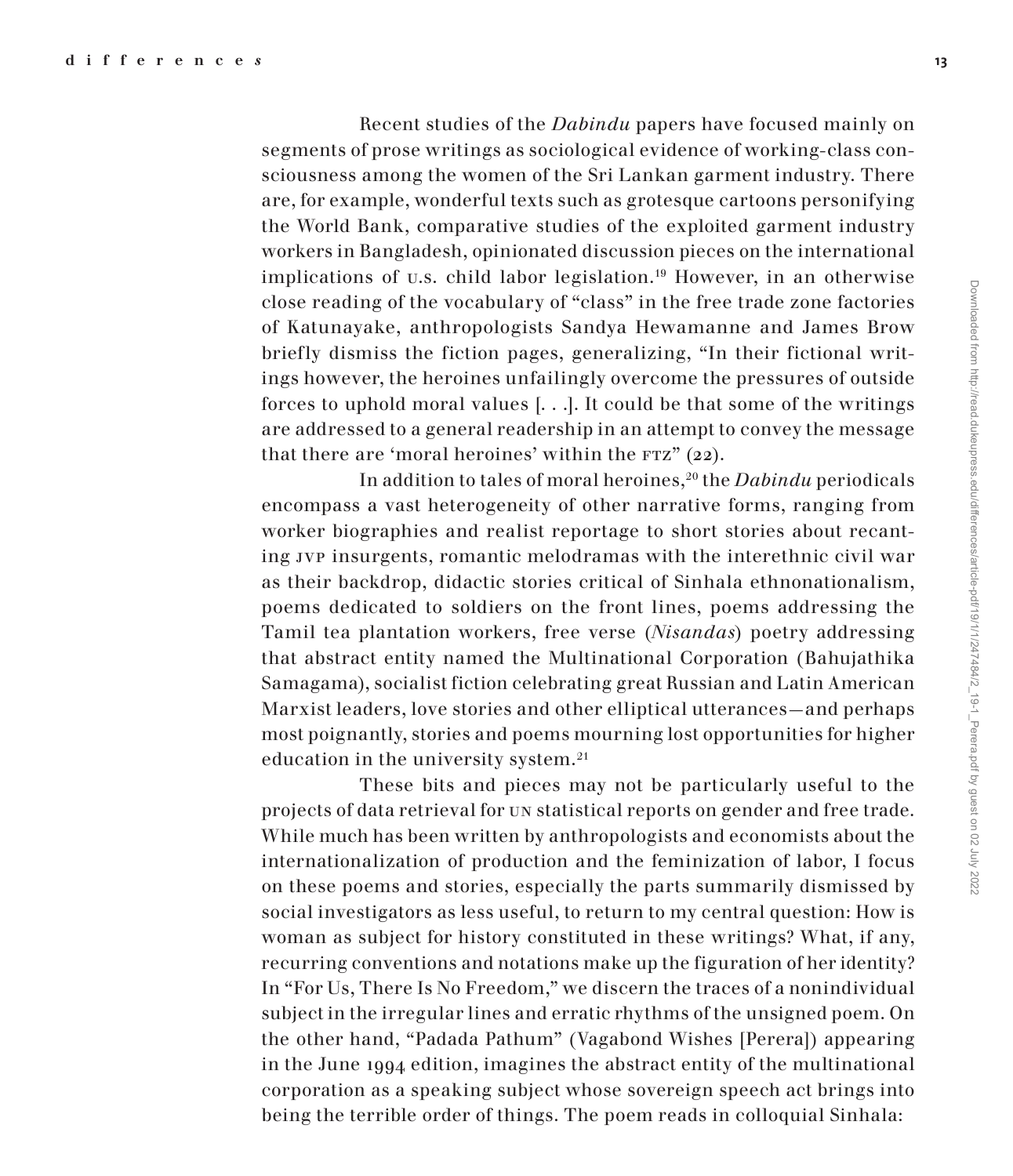Garment<sup>22</sup> for girls *Army for boys Heavenly comforts for us . . .*

> *Say the Multinationals Together with those-who-lay-waste-to-the-country . . .*

කෙල්ලන්ට ගාමන්ට් කොල්ලන්ට හමුදාව අපිට සුරසැප . . . . . . . . .

> කියති බහුජාතික සමාගම් චික්ව දේශයේ පාළුවන් හා . . .

"Wishes" briefly anatomizes the national sexual division of labor in terms of the militarization of the state. Its form is quite simply a short list of actors in a staging of postindependence Sri Lankan history. The list includes working-class women of the export-oriented garment industry, men of the Sri Lankan armed forces fighting a savage war to maintain a unitary state, as well as multinational corporations (Bahu Jathika Samagam) and a set of unnamed agents, "those who ruin" or "lay waste to the country." The Eng lish translation fails to capture the stark brevity of that final line as well as the planned slippage between the words for those who "rule" (*deshapalana/ palaka*) and those who "ruin" (*deshapaluvan*). In the contemporary context, the poem is crucially significant in that it shifts the focus of dominant narra tives of the Tamil-Sinhala interethnic conflict, placing blame not on Tamil separatist nationalism, but on the governing elite who collude with global capital to perpetuate the war industry. Perera's poem uncovers a hidden complicity between "free trade," the slogan of the mnc (multinational cor poration), and "freedom," the patriotic rhetoric of the postcolonial Sinhala-Buddhist government. (Less "literary" techniques mediate the language of the antiwar statement of the Committee for Democracy and Justice in Sri Lanka published in the 1995 September/October edition.)<sup>25</sup>

"Vagrant Wishes," written in the short, staccato language of the pamphleteering tradition, represents the macropolitics of nationalism-asan-alibi-for-global capitalism in terms of a compact, accessible, gendered logic. Deepika Thrima Vitana's 1994 "Chintanaya Nidahas Nam" (Thinking Freedom), on the other hand, dramatizes the micropolitics of internalized gendering in a modernist short story that stages the interior monologue of a former "Marxist"<sup>24</sup> insurgent. The time frame is the present, after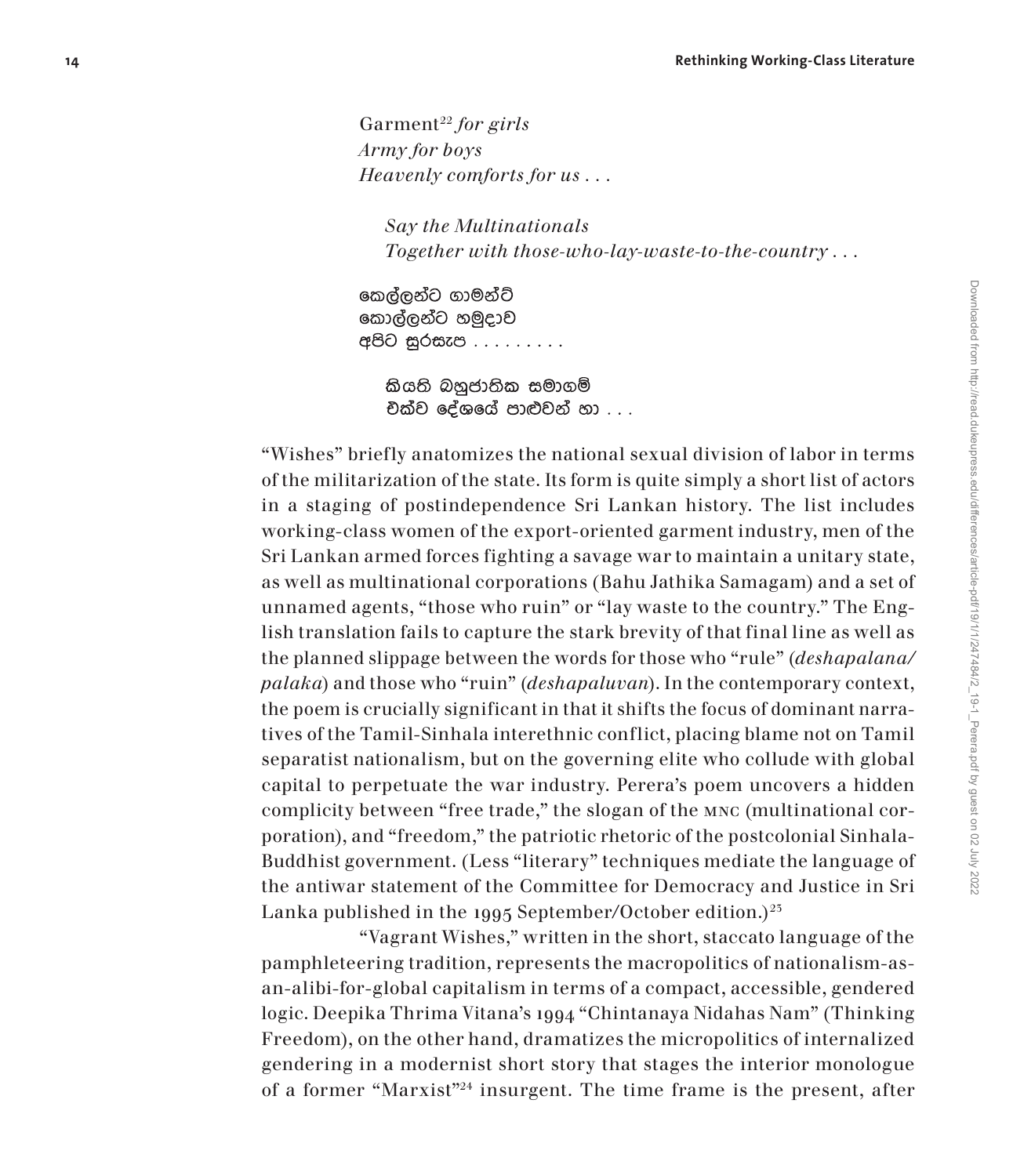the 1989 abortive jvp insurgency in the southern part of Sri Lanka. The protagonist, Sahra, is the only one in a group of operatives who manages to escape her captor, but only after an army officer brands her face with his cigarette, leaving her permanently disfigured. The narrative of this scarring, however, is withheld in the order of narrative sequencing. Opening with a scene in which we see Sahra walking out on her lover, the story moves backward and forward as bits and pieces of the heroine's life story are given as a series of retroversions through reported speech, but without quotation marks. The title, here translated as "Thinking Freedom,"<sup>25</sup> also underscores a movement in the text as the former jvp recruit gives up the phraseology of mechanical Marxism—the *harabara vachana, tharaka vada*, "heavy duty words and logical arguments" of "the organization"—to discover her "self" through a sequence of uncollected thoughts, disconnected sentences, a collection of textual interferences, rather than the speech of the autonomous, intending subject.

Sahra remembers episodes of university life, of leaving the university to work full time for "the organization," of a failed love affair and the scarring of her face. Rooted to the spot of the river where the primary action of the story takes place, she also inhabits the present. She overhears the village women discussing the marks on her face: "One of those 'Che Guevara' types, when these words beat against Sahra's ears she feels incredible pain. That she had committed herself on behalf of their children no one seemed to acknowledge" (4). In the final turn of the story, Sahra contemplates her reflection in the water and resolves to no longer ask for validation from disaffected party ideologues or grieving family members. "If she died in that jungle that would have been something. Now how do you keep an unmarriageable woman in the house?" Their comment is a statement, rather than a question. In the closing scene, the protagonist counters this moralism with her own philosophy of Marxism, feminism, and history as she reconstructs her image in the water:

> *She began to feel the strong need for independence of thought. There is no possibility of returning to university to continue [her] studies. Well, whatever happens, tomorrow by first light [she] must go to the fair and find some greens, potatoes, yams. Life is beautiful, but there must also be independence of thought. She saw on her face a strange beauty from under the water.*

Ultimately, Vitana's short story connects the narrative of the gendered revolutionary working-class subject to a different duration than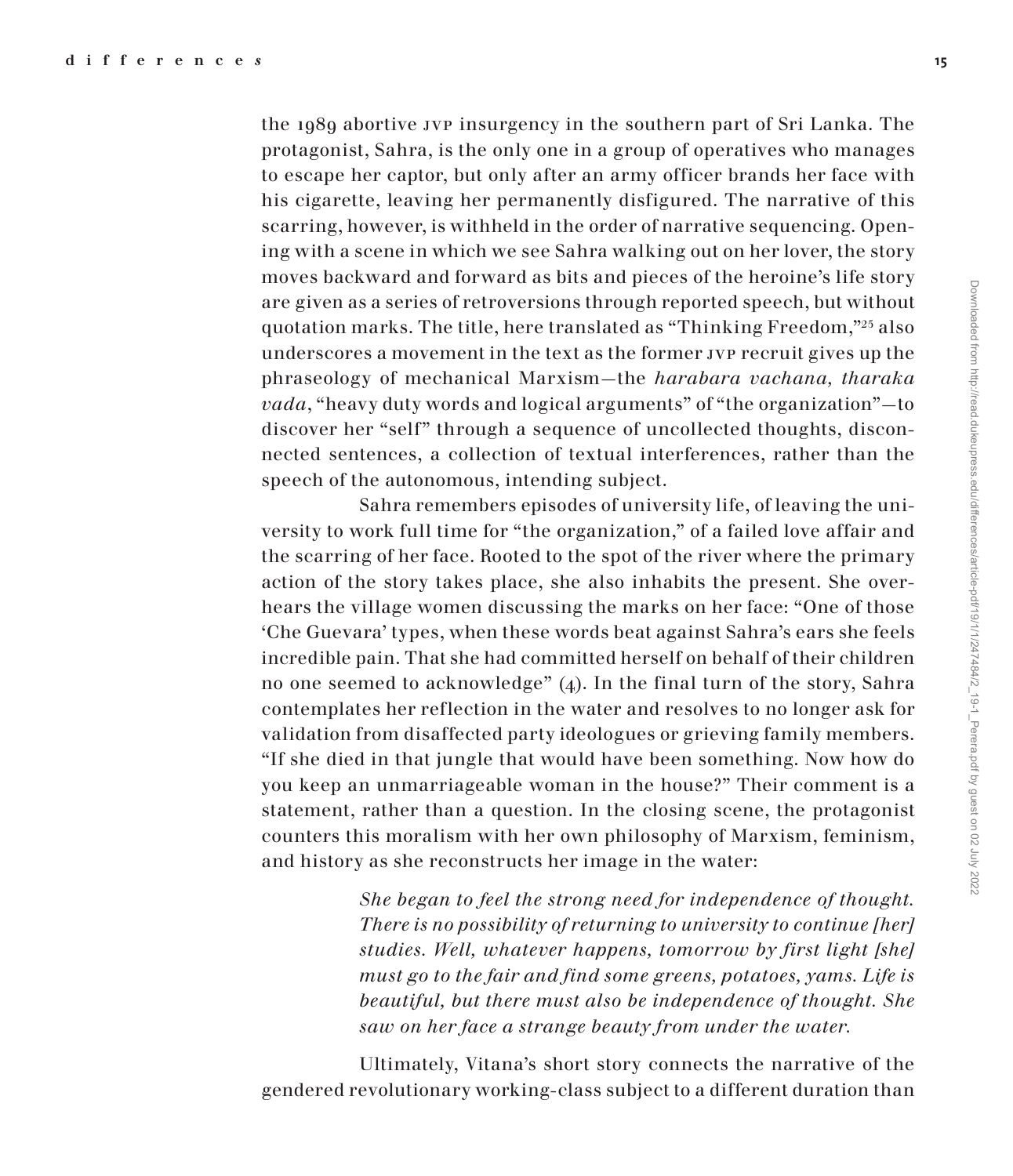either "crisis," on the one hand, or "development" (the proletarian female bildungsroman), on the other. By contrast, "Chintanaya" (along with S. Udayalata Menike's "Mai Dinaya" [May Day]) is an autocritical text of *nonrevolutionary* socialism. The protagonist's final thoughts register as a hymn to ordinariness, a rededication to inglorious, mundane affairs. "Chintanaya" strains to connect the rhythms of the daily task to the his toric event of the revolutionary conjuncture. Vitana's protagonist, like the indomitable figure of the mother in Olsen's "I Stand Here Ironing," mea sures history and socialist ethics not in terms of the logic of revolutions, but in the unceasing back and forth movements of daily life that construct and erase the present.

Over and against the wide-ranging and anomalous texts dis cussed here, I find it particularly telling that the best known *Dabindu* poem, originally published in the 1987 July–August edition of the periodical and since reproduced in local and foreign development ngo and human rights publications, is K. G. Jayasundera Menike's realist testimonial, which describes with play-by-play precision the factory scene at Star Garments.<sup>26</sup> Here, we find stanzas organized by segments of clock time as Menike's poem faithfully replicates the mind-numbing mechanical rhythm of the working day at a garment factory. Caught within this exact ing tempo, bound to the factory floor, I would suggest that we cannot begin to imagine different times and other measures for thinking collectivities beyond trade unionist socialism and class politics as usual. Still, despite the unresolved critical debate on Marxist aesthetics, the relationship between working-class writing and literary realism continues to be taken as dogma. Tony Davies writes,

> *That relationship, in one strong tradition, is simply taken for granted. According to this view, working-class writing is real istic in the most unpremeditated and unselfconscious fashion: autobiographical, documentary, or commemorative, rooted in the experience of family, community, locality, it "tells it as it is" (or, more often was) in plain words, valued for their sincerity and simple truth. (125)*

Still, beyond realism and the genre of testimonial writing, then, how are the truth claims of working-class literature constructed—and according to what terms? These working-class women have been dubbed by some as "the good girls of Sri Lankan modernity."<sup>27</sup> But they actively write against such crisis-management myths of the state. We might ask how, in fact, they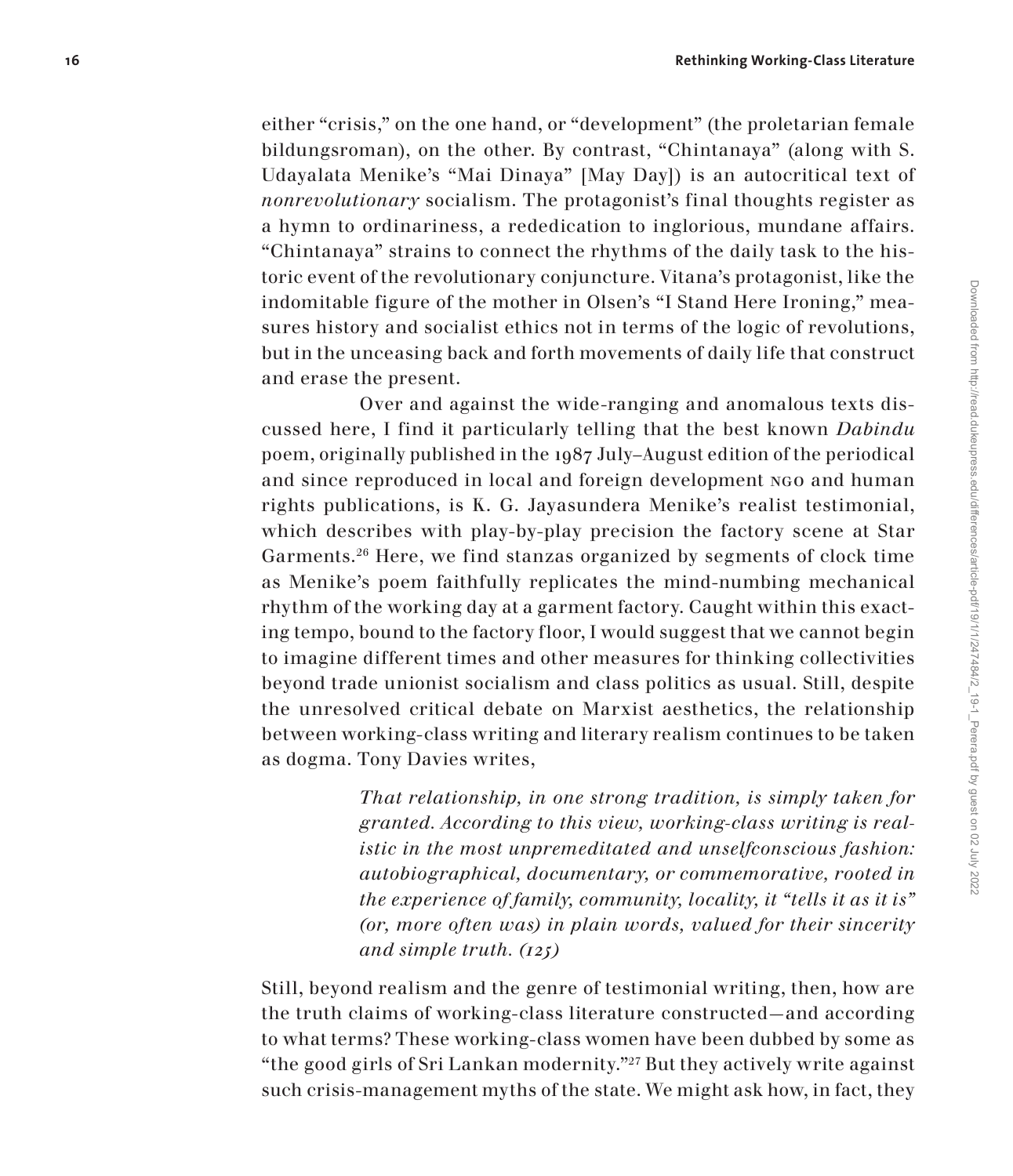themselves define the interruption that is the "modern" (*adhunika*), that is the new. Theirs, as we see, are collaborative writings, not self-writing in any smooth, seamless way. They are not necessarily rooted in family or locality. Strategic achrony, not clock time or nation-building projects, constitute their measure. In the *Dabindu* periodicals, I believe that perhaps the most politically imaginative (but at the same time tenuously situated) writings are a group of Sinhala poems, stories, and letters addressing and identifying with the stateless Tamil women workers of the upcountry tea plantations/estates.

Some of these pieces haphazardly blur the lines between collective identity and class interest. For example, in one segment of a longrunning, anonymous epistolary novel, one protagonist (a free trade zone factory worker) compares her marginalization to the disenfranchisement of Indian-origin, "recent" Tamils:

> *Just like those plantation workers . . . . . . . [t]hey, too, were brought over from India . . . . . . . got their work done by them . . . . . . . . After that they were discarded like dirt. Did anyone think about what happens to these people? . . . . . . No . . . . . . . . . How many years has this been going on? Still these people don't have citizenship. That's how we are . . . . . . (Hasuna [Letter] 7)*

Despite numerous palliative reform measures, ever since 1948 (the year of Ceylon's independence from Britain), countless numbers of Indian-origin Tamils by birth and descent have been denied national citizenship. Here, the narrator reaches for a comparison, invoking a national scandal to give meaning to her own sense of social betrayal. But the historical analogy is forced.

Other texts approach the plantation workers' struggles more cautiously, acknowledging limitations and marking communication failings. "From Zone to Plantation" (Kalapayen Vathukarayata), for example, resists the ethically compromised stance of recognition through assimilation. The exergue preceding the heading identifies this writing as the second part of a serialized letter, but there is no specific addressee. "Put together," not written by, as the credits disclose, it disclaims unitary authorship and, as such, metonymically mirrors the bricolage aesthetic of the *Dabindu* page. Part reportage, part analysis, part journal entry, embedded speeches (translated, we are told, into Tamil by Sinhala-speaking Tamil activists) take aboard the challenge of opening a collective dialogue in the face of race war ( *jathi vadaya*). As one labor activist puts it, calling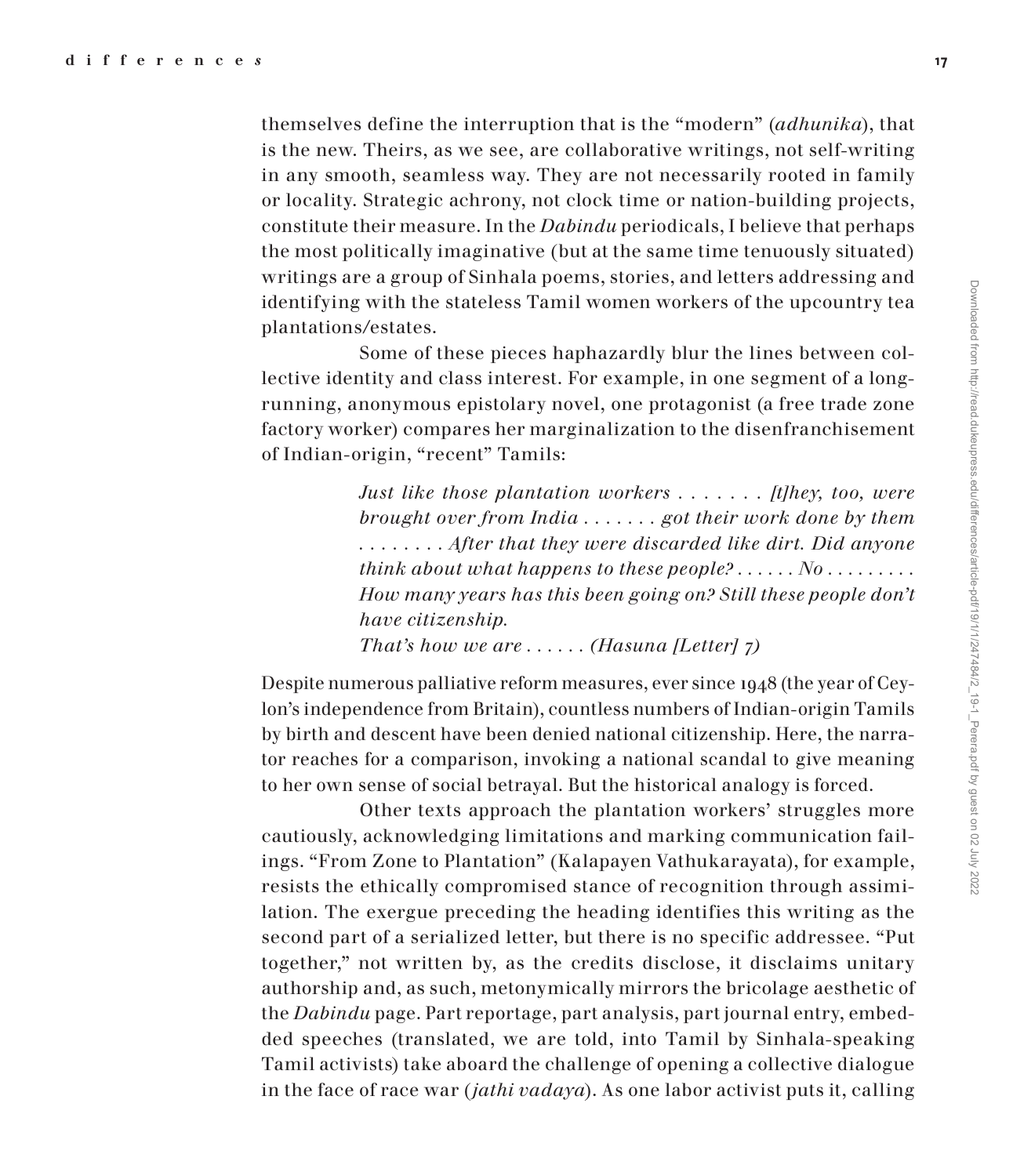for solidarity in alienation, "I, too, am a garment factory worker. I don't own what I produce. Plantation workers are the same. Production has no caste, race, or religion. And yet we remain divided in that way" ("From Zone" 9). From the margins, though, a personal observation (submitted by "the compiler") provides a quiet counterpoint to slogans. Upon entering the line rooms, she notes:

> *They welcomed us with love. But how do we inquire about their day-to-day lives? We don't understand Tamil. But this doesn't pose a problem for us because Arumugam speaks Sinhalese. The other brothers and sisters that accompanied us could also speak both Sinhala and Tamil. I felt a sense of shame because the only language I know is Sinhalese. (8)*

Written fruitlessly, perhaps, across the Tamil-Sinhala linguis tic divide, a perfect example of "destinerrance," of a message irreduc ibly errant from the intended receiver, reaching, reaching, these poems, stories, "letters," and essays gesture to the possibility of a working-class internationalism and other modes of collectivity.<sup>28</sup> Counter to the communalizing ploys of the Sinhala commission, texts such as these, as well as others like "Plantation Worker-Woman" ("Vathu Kamkaru Striya," [Galappaththi]) and "Tear Drops from the Hills" ("Kandurelle Kandulu Binduva," [Dhammika]) both written in the voice consciousness of the plantation worker, imagine cartographies of labor that displace competing nationalist imaginaries.

### *"I Want You Women Up North to Know"*

The rhetorical protocols of Tillie Olsen's texts—interruptions interspersed with "heteroglossic crossfire"—certainly resemble the writ ing (or properly speaking, the "graph") of the *Dabindu* page. And it is tempting to claim the necessarily collaborative aspect of the unfinished text, writing under the sign of text interferences, whether it be the "serial ized poetics" of the free trade zone periodical awaiting the next installment or writing cut short because of the inexorable regulation of the working day and the demands of others (*Yonnondio*), as categorically feminist. However, to focus only on formal similarities as transparent signs of ideological content is to replay, albeit in a different way, the historicism of those who ordain postmodernism the cultural logic of capital.<sup>29</sup> By simple reversal, the form of feminist interruption becomes "the prose" of coun terglobalization. Notwithstanding the fact that the literature of labor and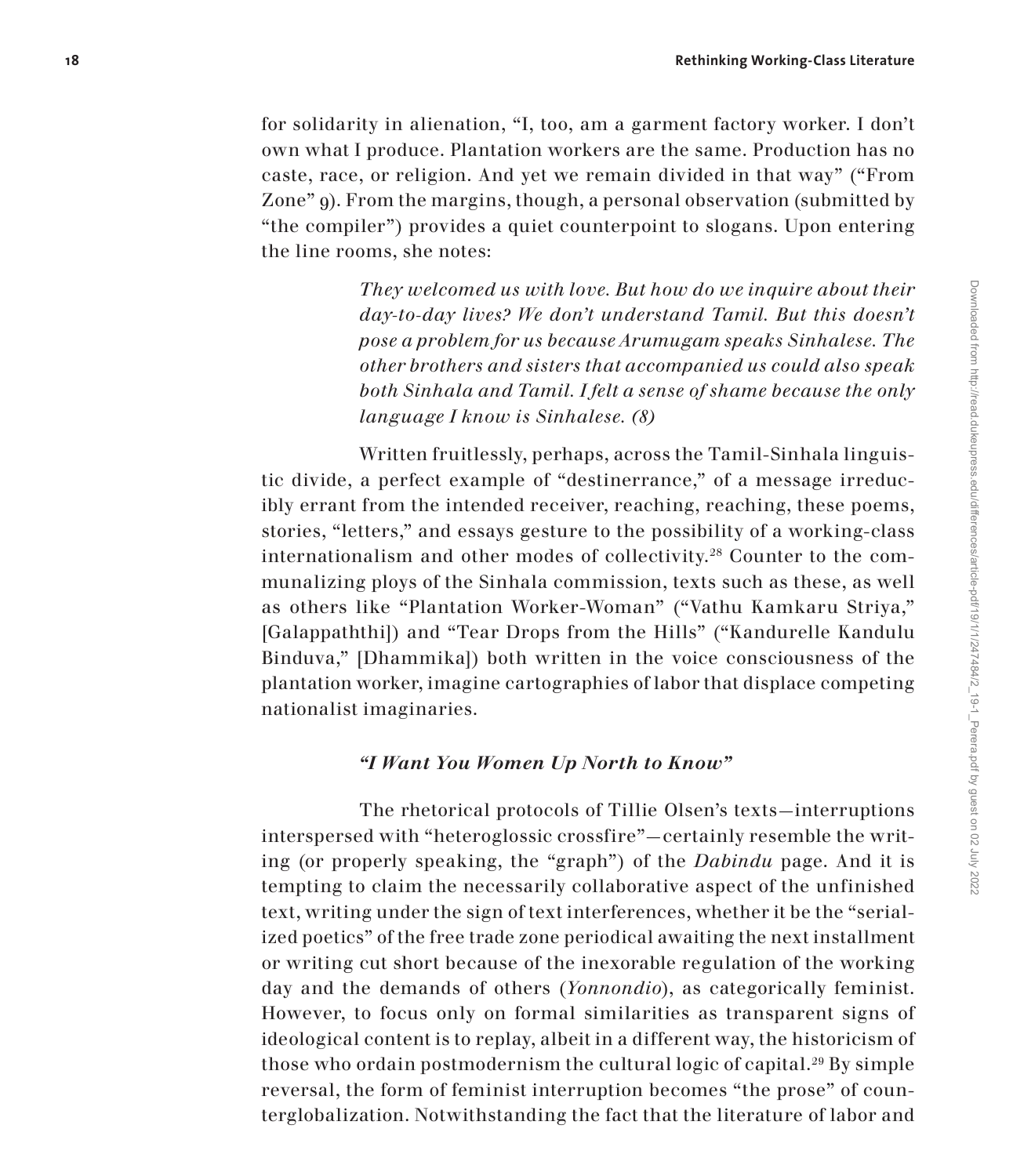especially the literature of women's labor has been overlooked in literary historiographies charting the passage from realism to postmodernism, we risk collapsing a formalism into an ontology if we claim some seamless unity between the aesthetics and politics of *Dabindu* and Olsen. There is no "organic" connection between these texts. Indeed, separated by time and geography, these two very different examples of working-class literature are positioned such that they seem to illustrate perfectly what Michael Hardt and Antonio Negri might describe as the failure of proletarian internationalism today—the incommunicability and *untranslatability* of different working-class struggles via a common system of meaning making. As they put it: "There is no common language of struggles that could 'translate' the particular language of each into a cosmopolitan language. Struggles in other parts of the world and even our own struggles seem to be written in an incomprehensible foreign language" (57). Furthermore, even as they bracket feminism and the global South as constitutive objects in their study of globalization, Hardt and Negri advance the case that when proletarian internationalism was alive and active, it was so because "international solidarity had to be recognized not as an act of charity or altruism for the good of others, a noble sacrifice for another national working class, but rather as proper to and inseparable from each national proletariat's own desire and struggle for liberation"  $(49-50)^{30}$ 

But this rationale does not account for today's emergent "new trade union initiatives" bringing together different "national" labor unions across the North-South divide (India and the United States, for example) to produce a unified platform against the divisive ploys of outsourcing.31 Neither, in fact, does it account for the ethicopolitical strategy of Olsen's 1934 "I Want You Women Up North to Know," written in the interest of the garment factory worker of the "global South," in this case, Chicana women in the u.s. garment industry. Olsen writes not in the service of the u.s. working class, but in the service of a heterogeneous, collective subject of feminism. What do we make of texts such as these, which negotiate the countercurrents of "intranational class differences"? Via a reading of Olsen's poem, this final section of my essay considers global feminism as a language—properly speaking, a translation or mediation, never pure, not always clear, sometimes ideologically compromised—that facilitates communication (amid misfirings) across the North-South divide.

If, as Hardt and Negri contend, internationalism needs to be recognized not as altruism, but as self-interest, Olsen's "I Want You Women Up North to Know" occupies an uneasy position in the canon of literary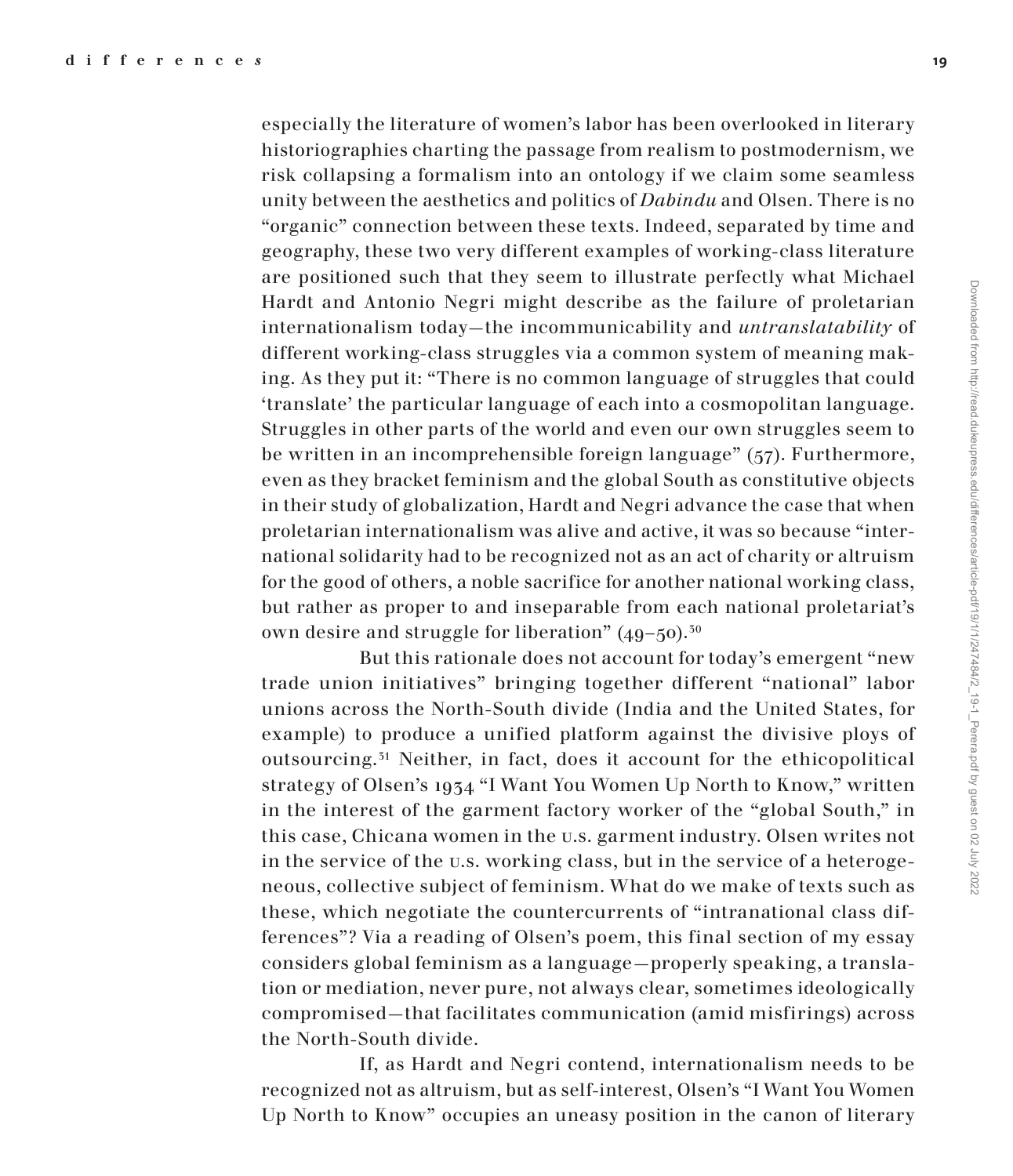internationalism. Based on Felipe Ibarro's letter to *New Masses* (1934), Olsen's poem, at a very rudimentary level, reads as antisweatshop boycott politics. Ibarro documents labor violations based on evidence gathered from interviews with Chicana workers in San Antonio. In an interesting variation upon the genre of worker's correspondence poetry, Olsen the working-class poet rewrites the activist journalist's impassioned rheto ric, translating it into lines of poetry. But the first stanza follows Ibarro's opening salvo almost word for word:

> *I want you women up north to know how those dainty children's dresses you buy at macy's wanamakers, gimbels, marshall fields, are dyed in blood, are stitched in wasting flesh, down in San Antonio, "where sunshine spends the winter."*

The central metaphor, predictably perhaps, translates women's bodies into commodities. But the narrative logic of the poem also relies on another metaphoric scheme—alternative regionalisms—depicting an economic and ideological divide between "the North" and "the South." Several decades before the documents of the Brandt commission, which mapped the world in the simplest, starkest terms, divided between rich nations (the North) and poor (the South), Olsen adopts their rhetorical strategy, investing the historical North-South divide in the United States with new meaning—one that is all too familiar to us now, in the aftermath of Hurricane Katrina.

Written during a period of hard-won gains for the u.s. labor movement, at the height of proletarian internationalism, Olsen's poem anticipates the age of comparative advantage, multifiber agreements, and nafta. As Charlotte Nekola, among others, has noticed, "'I Want You Women up North to Know,' about Mexican needleworkers, is unusual [in the context of standard surveys of thirties literature] in that it not only details the conditions of work itself but also outlines the relationship of third world workers to a capitalist economy" (132). Here, Olsen takes it upon herself to write in the class interest—though significantly *not* in the voice consciousness—of Mexican American workers. She calls our attention to ever-shifting contours of cartographies of labor reminiscent, perhaps, of Antonio Gramsci's concept of "the South," or of Raymond Wil liams's construct of "the country and the city." According to Olsen's narra tive of global capital, the country, here, is down/South where workers are exploited; the city, in this context (up north), identifies the metropolitan centers of consumption. Similarly, New York, Chicago, and Boston are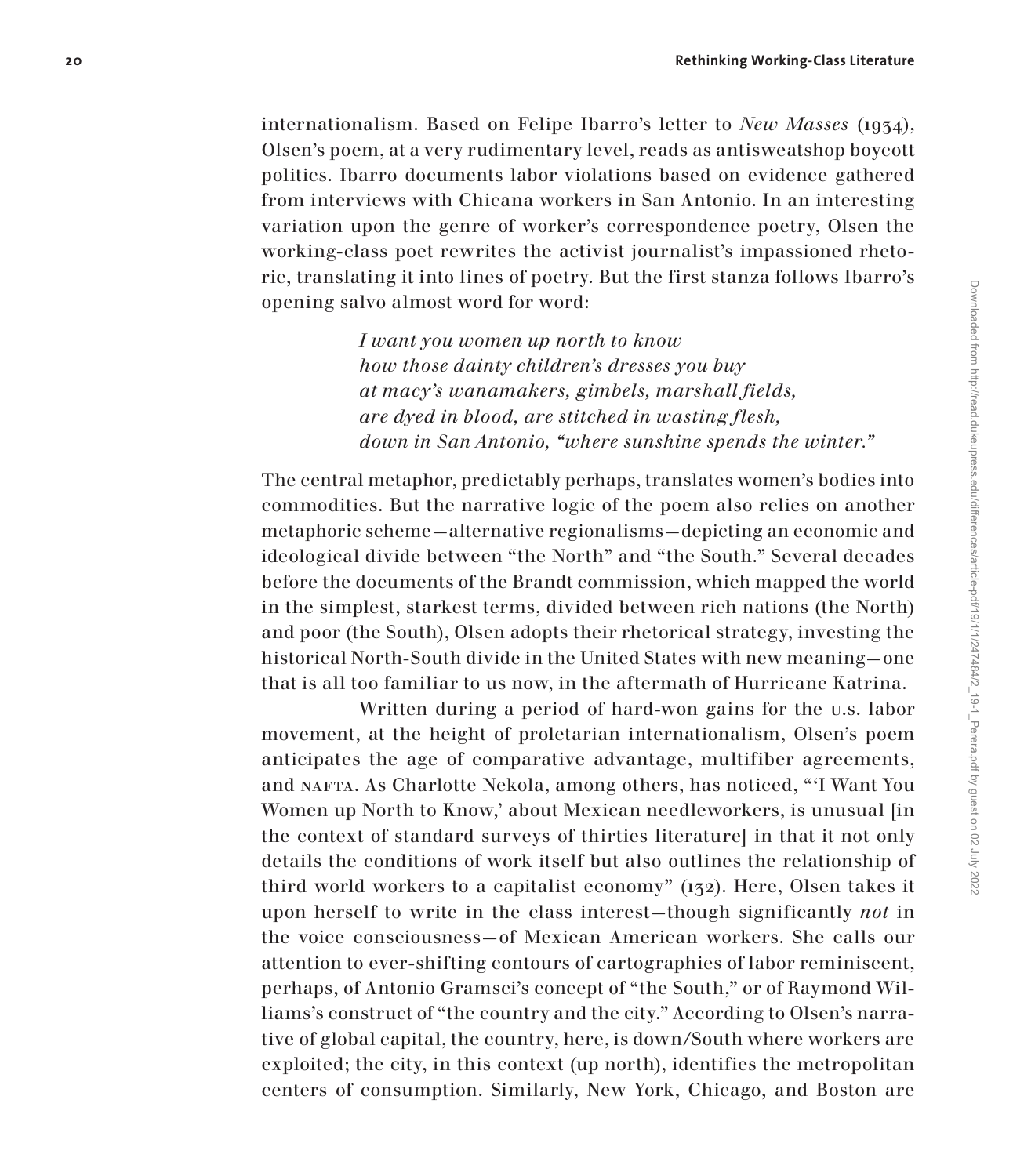explicitly named in Ibarro's letter. (Note Olsen herself is living in San Francisco at this time.) Olsen assigns "the North" a subject position and connects it with the figure of the American Woman as consumer. The last two lines are an exact replica of Ibarro's oath: "I tell you this can't last forever/ I swear it won't."

There are other significant moments, however, where Olsen's writing departs from exacting fidelity to the original, taking on an ideological and ethical discursive life of its own. In Ibarro's letter as in Olsen's poem, the North-South divide is inscribed as Northern women consumers versus Southern women workers; the poem, however, beyond naming these women according to their documented names (as Catalina Rodriguez, Maria Vasquez, Catalina Torres, and Ambrosa Espinoza), does not hypostasize national difference. Ibarro makes a point to call attention to the fact that these superexploited women are "*American-born* Mexican" (emphasis mine). But in what might seem a questionable omission from within the ideological and disciplinary maneuvers of (liberal) multiculturalism and identity politics, Olsen does not comment on cultural, ethnic, or indeed national difference in her narrative.<sup>32</sup> Some might make the case that twice removed from the lived context of their stories and struggles, Olsen is merely ventriloquizing these women. But I would argue that her position might be understood in terms of a system of socialist ethics put in the service of the worker as opposed to an ethics of the immigrant worker or the *legal* (American-born) immigrant worker. Elsewhere, as we know, she writes critically of the current overemphasis on race, ethnicity, and identity politics. Overall, in this, her first publication, oversimplification of terms becomes her ethicopolitical strategy. The women "up north" constitute a faceless monolith, but the southern women are named, given subjectivity—sometimes collectively ("maria catalina ambrosa"), sometimes individually. All the northern women are consumers; all the southern women are workers; but the working-class poet is brave? Ultimately, we do well to read Olsen's thirties poem keeping in mind the richness and complexity of Chicana protest poetry as a necessary supplement to discourses on borders and borderlands—collective selves and others.<sup>33</sup>

Olsen's own critique of individualism and identity politics cuts across period and genre divisions. While her novel and poem are appraised and studied separately, a comparative study illuminates linkages as well as divergences between history and an ideology of form. Thus it is interesting to compare the reception and discursive life of *Yonnondio* with that of "I Want You Women Up North to Know," her first publication. Olsen (then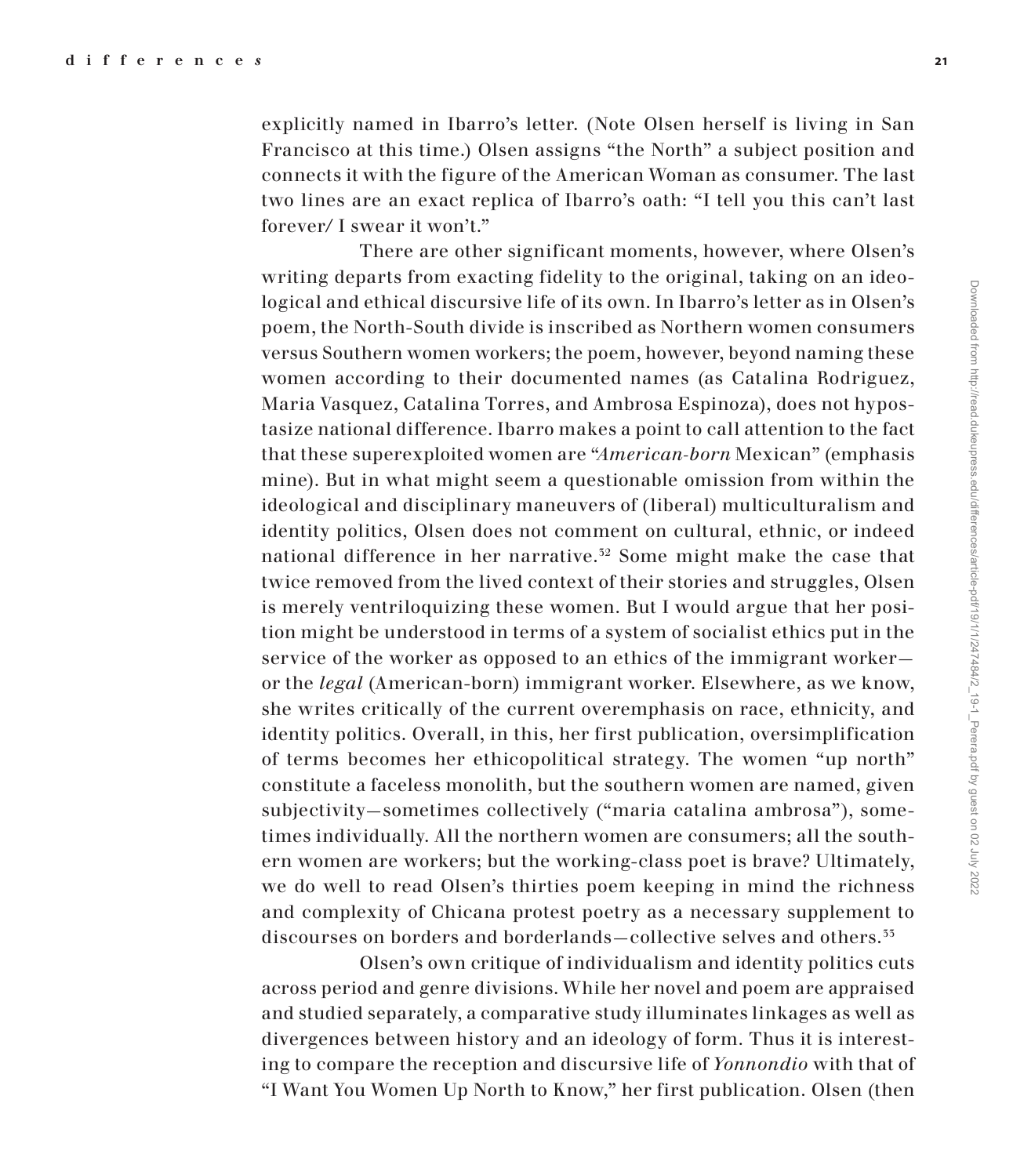Lerner) was twenty-one (or twenty-two) when her poem first appeared in *The Partisan Review*. Its theme of divisions and differences notwith standing, "I Want You Women Up North to Know" finds a home in feminist working-class studies. *Yonnondio* is generally celebrated as the hallmark text of u.s. literary radicalism. It is widely anthologized in authoritative retrospective collections of the period. What does it mean to celebrate the cultural legacy of the u.s. left in *this* moment? While hardly expansive, Olsen's corpus of texts provides constant counterpoints to an agenda of triumphalist recovery projects and celebrations of self-interest. As such, it is immediately relevant to the critical task facing feminism in globaliza tion today. In her poem, as in *Yonnondio*, once again, there is a hesitation around the commodification of resistance—a question as to how "this" (her own) writing might be received and formalized. Once again there is a warning note addressed to "the bourgeois poet." If in *Yonnondio* the mes sage to the corporation cannot/will not be sent, here it will be but must be rerouted via the Northern woman as consumer. Marking its shortcomings, "I Want You Women Up North to Know" is unique in that it anticipates with uncanny prescience feminist negotiations within globalization.

### *Coda*

In the aftermath of the December 2004 tsunami and in the wake of the detritus of peace negotiations in contemporary war-torn Sri Lanka, we see how crisis management becomes a pretext for staging unity and industrial peace in order to get new trade measures passed. With the expiration of the multifiber agreement in January 2005, the December tragedy brings with it an opportunity, as a case is made for special preferences and tariff reciprocity for Sri Lanka's clothing exports. The Sri Lankan textile and garment conglomerate comes forward to ventriloquize the working-class subject addressing the United States and the European Union, stating, "[W]e want trade, not aid." As goodwill is translated into aid dollars and the falling rupee gains strength, competing nationalist and manufacturing interests propose trade measures to alleviate the human crisis. Caught in the interregna where finance capital and world trade cross lines, in this new era of disaster capitalism, global reconstruction, and national development, we cannot approach the subjectivity of the working women of the global South by means of narratives of romantic revolution. The unfinished text is connected to the *longue durée*. "Reader, it was not to have ended here," reads the postscript to Olsen's novel from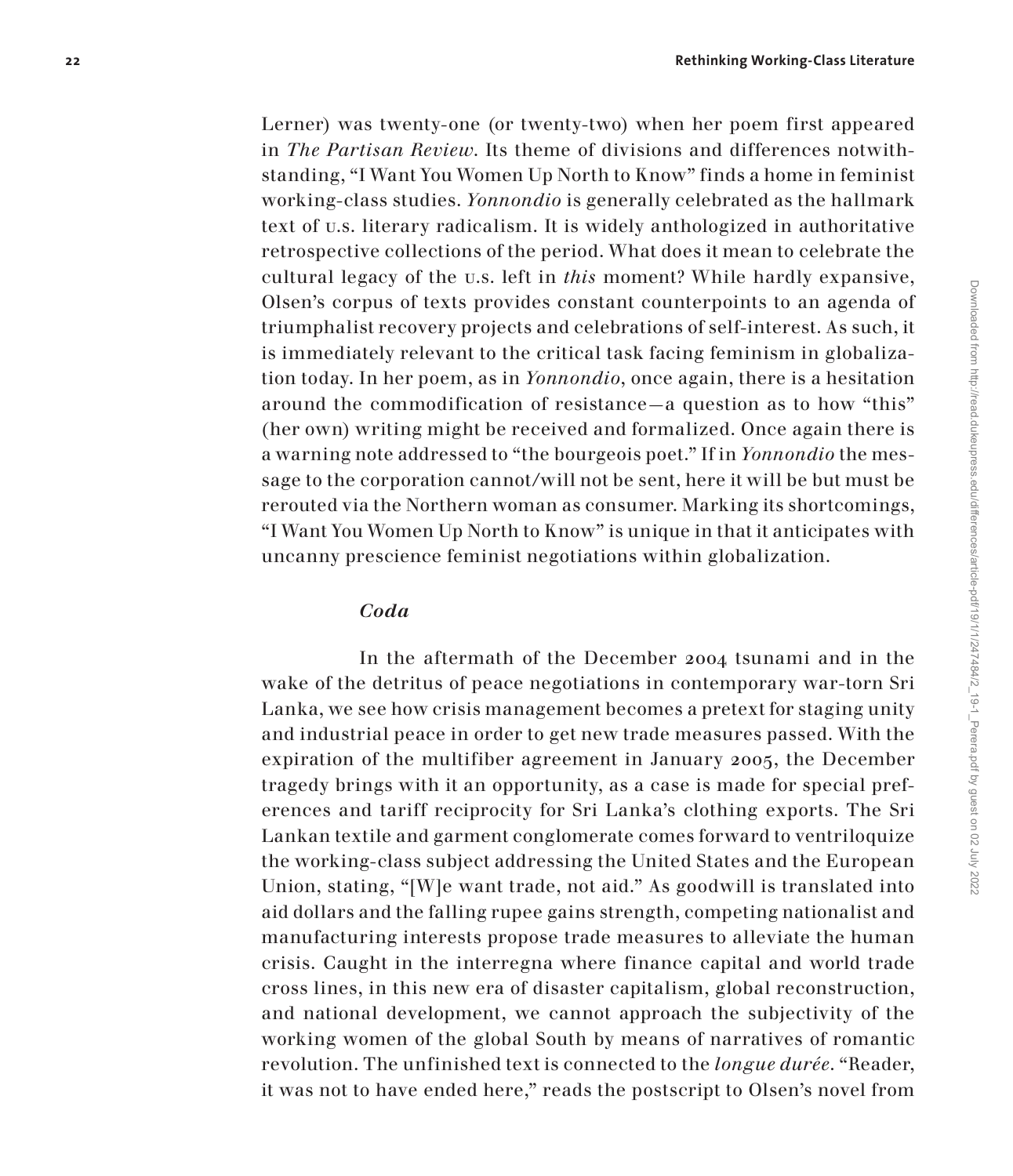the 1930s. We cannot help but register "here" as a deixis, marking the place of a provisional ending (to the book), yes, but also pointing to "here" as in "this place," "this time"—the brief u.s. proletarian moment. These anomalous proletarian writings are defined by unverifiable outcomes and ethicopolitical agendas beyond statist realms, or indeed international civil society schemes, of rational planning. Perhaps it is more pressing than ever to attend to such narratives, to focus on moments, not monuments, of feminist internationalism and on the figure of a collective subject of counterglobalist struggle.

*I am grateful to Gayatri Spivak, Kumari Jayawardena, Dipesh Chakrabarty, Ellen Rooney, Nancy Armstrong, Josie Saldaña, Ranji Khanna, Chandan Reddy, Rosemary George, Suzanne Daly, Qadri Ismail, Shuang Shen, Edlie Wong, and fellows of the Rutgers* irw *Seminar for suggestions and criticisms on earlier drafts of this article. I am immensely grateful to David Golumbia and to Denise Davis and the editors of* difference*s for all the work that went into making sure that the Sinhala poem cited here found its way onto the page.*

sonali perera is Assistant Professor in the Department of English at Rutgers University. She teaches courses in postcolonial literature and theory, feminist theory, Marxist theory, and globalization studies. Her research interests include traditions of internationalism and literary radicalism from the global South, including parts of India and Sri Lanka. Her publications include "Between Ethics and Politics: Lessons from Contemporary Sri Lanka" (*Postcolonial Studies*) and "(Where) Language Acts in *When Memory Dies*" (*Nethra*). She is currently working on a book manuscript titled "'All that is present and moving . . .': Thinking Working-Class Writing at the Limits."

1 The literal translation would be "drops of sweat." *Dabindu* is the name of the free trade zone periodical (currently the publication of the ngo of the same name). It is also the name of the initial worker-writers' collective. The Sinhala word is also, on occasion, translated into English as *Da Bindu* by founding members. See also Abeygunewardene et al., "*Da Bindu*—A Space for Women Workers." All translations from the Sinhala are my own, but I am extremely grateful to Professor Victor Hapuarachchi, formerly of Colombo and Kelaniya Universities, for taking the time to review my work. **Notes**

> The epigraph quoting Spivak is from "From Haverstock Hill Flat," 7.

2 This particularly concise formulation belongs to Louis Althusser. "Marxism is not a historicism," he writes, calling for a critical and epistemological reading of the object of history in Marx. In a significant chapter of *Reading Capital*, he argues his case by first analyzing the politics of the turn to historicism and humanism by Antonio Gramsci and others as a "vital reaction" against the mechanism and economism of the Second International. Acknowledging these debates between major theoreticians of a particular period and the justified basis for their critique, however, he then goes on to direct attention to the significant ways in which Marx rethinks the concept of Hegelian totality. As he puts it,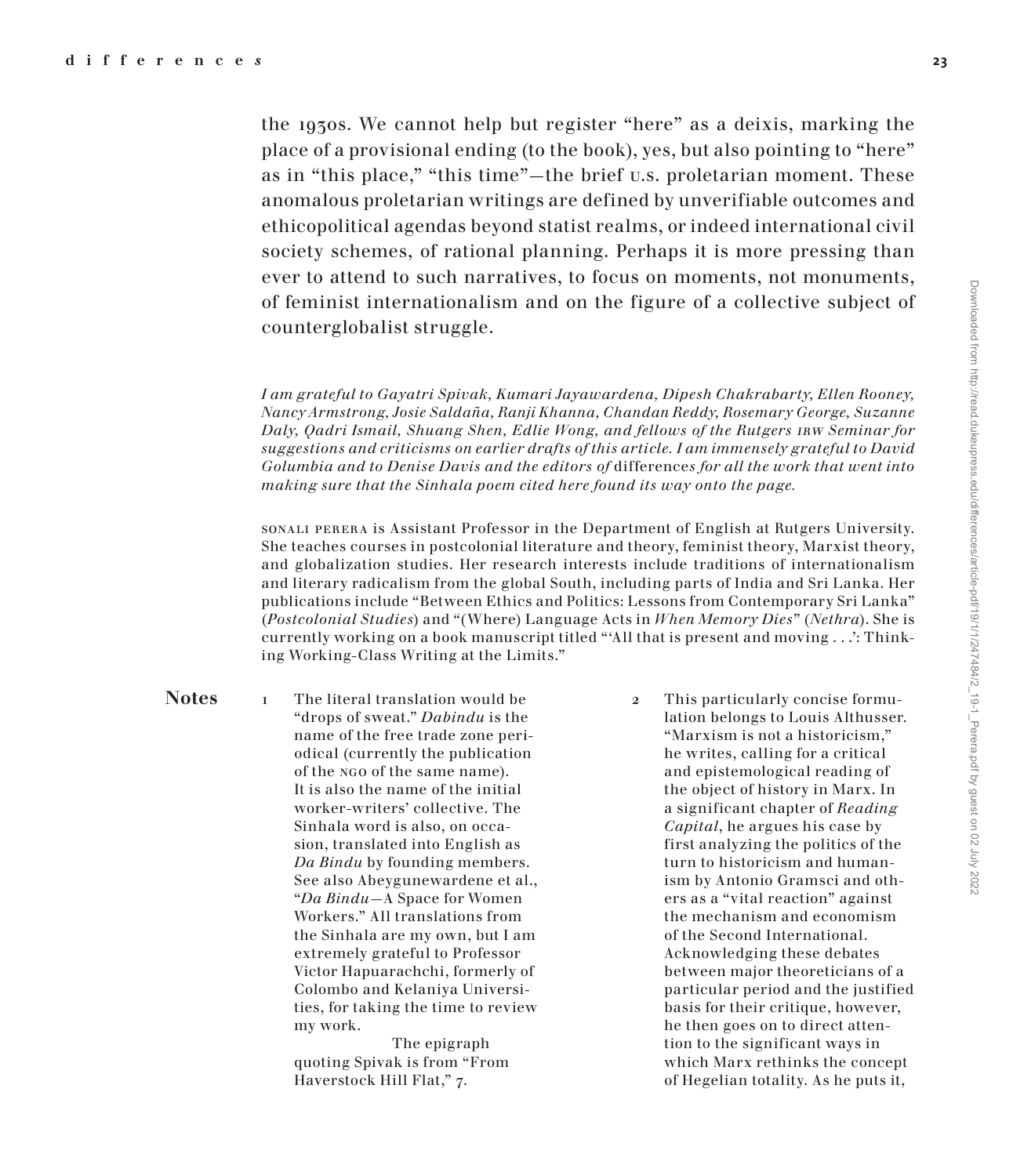"[T]he reduction of and identifi cation of the peculiar history of science to the history of organic ideology and politico-economic history ultimately reduces science to history as its 'essence'" (133). The feminist critique of his toricism (proposed in this essay) owes to thinkers like Althusser and Balibar, but it also builds on the simple facts that Marx's texts on class remain unfinished and that it is a mistake to posit reified theories of capital and class rela tions or stagist modes of produc tion narratives based on any specific historical instance. The feminist critique proposes a com parative (but not cultural rela tivist) approach to the changing object of working-class literature.

- 3 Thompson dedicates a chapter to the "free-born Englishman" in *The Making of the English Working Class* (77–101). Also, see Chakrabarty's commentary on this touchstone in *Rethinking Working-Class History* (221-30).
- 4 Swasti Mitter's phrase. See the preface and first chapter of her *Common Fate Common Bond*  $(1-24)$ .
- 5 See Samir Amin, *Unequal Devel opment* (203–14), on the origins of extraversion. Some might say that globalization has made Amin and Mitter merely historical. On the contrary, I would point out that the structures of the interna tional division of labor that they describe persist today, even in the interstices of global finance capital.
- 6 We see that the lines here are opposed. There is no easy way of crossing this aporia, but, difficult as it is, this structural opposition must be acknowledged.
- 7 While there are moments in her reading that suggest productive contradictions, Barbara Foley

still classifies *Yonnondio* under the heading of "proletarian bil dungsroman," bypassing the fact that it is actually not quite a book—that the author publishes it as an uncompleted girl-child's coming-of-age story. I agree, rather, with Constance Coiner, who observes that "*Yonnondio*'s heteroglossia and the novel's four narrators represent an attempt to move beyond an individual point of view toward more collective forms" (181). To her, *Yonnondio* prefigures a postindividualistic form for novelistic discourse. See Foley, *Radical Representations* 321–61. It should be noted that she quotes Coiner as a counterexam ple to her own reading. See also Coiner, *Better Red* .

- 8 In "Scattered Speculations on the Question of Culture Studies," Spi vak wonders, "Yet is there some thing particularly disqualifying about 'working-class' becoming a canonical descriptive rather than an oppositional transformative? [C]ertainly the basic argument of Jonathan Rée's *Proletarian Phi losophers* would seem to suggest so" (273).
- 9 *Yonnondio* tracks the various dislocations of the working-class Holbrook family as they move from region to region in search of work. They start out in a small mining town in Wyoming, move to a farm in South Dakota, and finally end up living and work ing in the packing houses of an (unnamed) city. The narrative, we notice, shifts in focalization from the girl-child/subject of the story, Mazie, to the mother, Anna, to—on occasion—the father, Jim. A crucial subplot of the story involves the breakdown and recovery of the workingclass mother. The staging of her "recovery" complicates the text in productive ways. More on this point presently.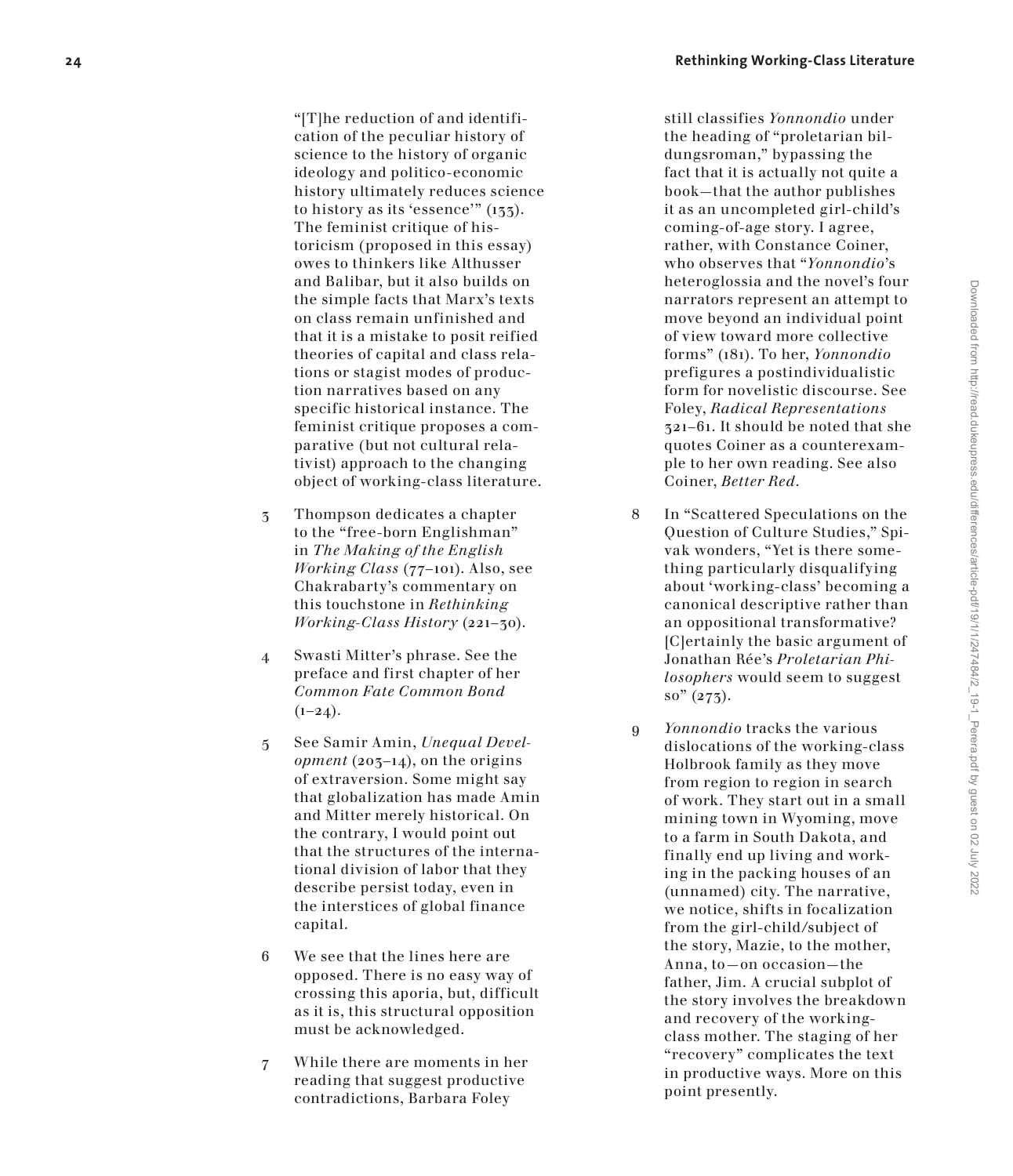- 10 See Williams's chapter on "Structures of Feeling" in *Marxism and Literature* (128–35).
- 11 In August 2001, a militant nationalist organization naming itself the Sinhala Commission recommended to the government that it retroactively deny citizenship to the descendents of Indianorigin Tamil workers, imported as indentured labor to serve on the coffee and tea plantations of the colonial period as a means of righting British colonial wrongs: a scandalous use of the epistemology of postcolonialism in the service of Sinhala nationalism.
- 12 "It is because such ventures interrogate the ruling *definitions* of literature that they cannot so easily be incorporated by a literary institution quite happy to welcome *Sons and Lovers*, and even, from time to time, Robert Tressel," writes Eagleton (216). I am grateful to Peter Hitchcock for calling this passage to my attention.
- 13 This again underscores the fact that *Dabindu* represents a heterogeneous, dynamic collectivity, rather than a synchronous collective class subject. I am indebted to Kumudini Samuel for drawing my attention to the point that the changing volunteer editors of the periodical (who are not identified or credited in later editions) are affiliated with a range of different feminist and human rights groups in Sri Lanka. I am also grateful to her for her insights into the unwritten history of ideological battles and left party politics (such as those of the rmp [Revolutionary Marxist Party]) associated with the convening of the initial organizational group. I am also indebted to Kumari Jayawardena, Fara Haniffa, Sepali Kottegoda, and Ranjith Perera for energizing conversations, especially in

their responses to a version of this article discussed at the Social Scientists' Association in Colombo, Sri Lanka, on June 16, 2005.

- 14 See also Rosa's "Strategies of Organisation and Resistance."
- 15 It is a matter of record that some of *Dabindu*'s worker education projects were funded by the Canadian International Development Agency (CIDA) during the 1998–2000 period. However, I find it particularly interesting to note that commemorative histories and "self-representations" of *Dabindu* tend to omit the specific details of the group's transformation into an ngo. See, for example, H. I. Samanmalie's "The Birth of *Dabindu*" (more on this presently). For now, I wonder if we can read this omission symptomatically? Many theorists of globalization have commented on the structural limitations of the "ngo-ization of feminism." Others have celebrated global ngo culture as the rise of international civil society. However, bracketing the polarizing debates for a moment, we do well to bear in mind the complex prehistories of different ngos, such as *Dabindu*. We might question, for example, what brought these groups together before they became ngos. What existing structures are ngos built upon? For more commentary on ngos and left politics, see Deborah Mindry's "Non-governmental Organizations, 'Grassroots,' and the Politics of Virtue." Michael Hardt and Antonio Negri share a slightly different critical viewpoint, even as they characterize ngos as empire's "instruments of moral intervention" (35–38). By contrast, for an illuminating reading of the categorical demonizing of ngos especially as this stance relates to the contemporary political scene in Sri Lanka—see Kumari Jayawardena's "The ngo Bogey."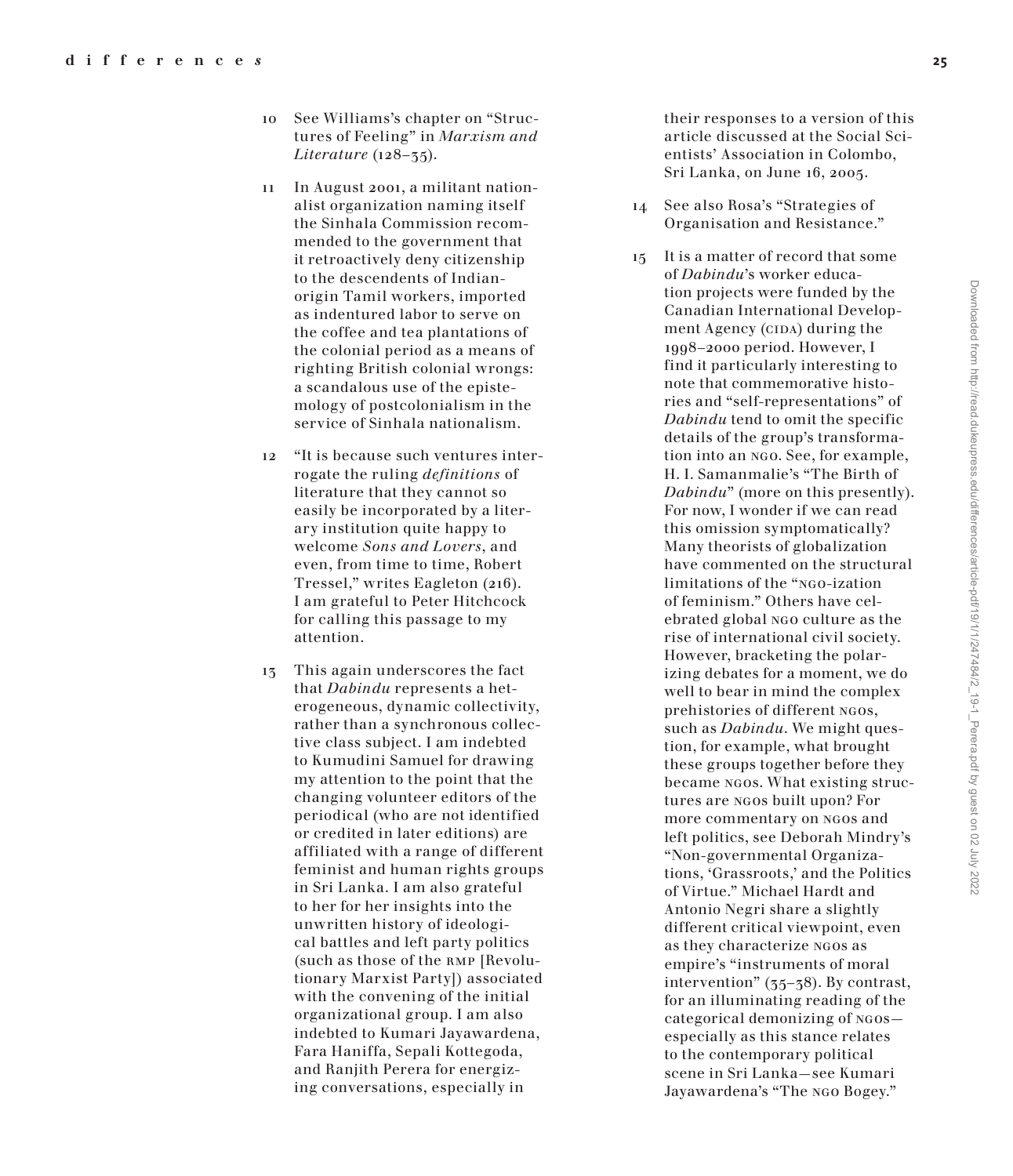- **26 Rethinking Working-Class Literature**
	- 16 See note 29.
	- 17 See the prefatory address by the editorial committee. Actually, the literal translation of this title would be "Women's Creative Pro duction/Making." It is worthwhile pointing this out, taking into con sideration also the general project of feminism within which these worker-activists are engaged. For the native speaker, it is impos sible not to hear the phrasing "building of women" in "Stri Nirmana." I am grateful to Gaya tri Chakravorty Spivak for always listening with "a translator's ear for difference." It should also be noted here that the *Stri Nirmana* booklet is the collaborative effort of certain *Dabindu* writers and feminist activists of the Women's Education and Research Center in Kandana.
	- 18 It is important to underscore the point that some of the *Dabindu* writings have no author's name attached to them. This point has been misrepresented and or dis missed by recent scholarship on *Dabindu* .
	- 19 See "Mulu Bara Janathava Matha" (The Entire Weight Lies upon the People). A pinstripe-suited, seven-headed G7 monster rides upon the shoulders of the World Bank, personified as riding the "common man," while sticking a sharp stick (labeled, in English, "condition-alities") into his rear end. The man is shown sweating in his attempt to grab the money bag (labeled \$) that the wb (World Bank) dangles just out of his reach. It seems particularly inter esting that here *Dabindu* repre sents "the People" in neocolonial ism in terms of a sarong-clad man. See also "Bangladeshaye Kanthavange Aithivasikam" (The Question of Child-Workers in Bangladesh") and "Bangladeshaye Lama Kamkaru Sevaka Prashna" (Bangladeshi Women's Rights).
- 20 But the range, diversity, and creativity of *Dabindu* texts undermine the production of this monolithic heroine. See also, for example, Hewamanne's recent reappraisal of *Dabindu* in a piece titled "Pornographic Voice." Here, she actively mar ginalizes *Dabindu* writings to focus on other "resistant" reading practices—such as the communal reading of porn magazines among free trade zone workers. It is not clear to this feminist theorist, at least, how reading porn constitutes resistance or transgression. I would argue that such a reading, or should I say, diagnosis, is possible only if we take as our premise (as she does) a sweeping culturalism (i.e., all/most of the free trade zone workers are sexually repressed because of internalized Buddhist/ Sri Lankan—not Sri Lankan/ Christian?—gender norms). Once again, I would argue that she overlooks how desire is narrated in the *Dabindu* narratives.
- 21 See Deepika Thrima Vitana, "Chintanaya Nidahas Nam" (Thinking Freedom); Charuni Gamage, "Nonimi Ginna" (The Unstoppable Fire); Deniyaye Arosha, "Mavu Kusin Nova Mihi Kusin SiriLanka Upan Viru Daru vane . . ." (O Heroic Children Born Not of Mother's Womb, but of the Earth of Mother Lanka . . .); D. W. Vijayalatha, "Vathu Kam karu Striya" (The Plantation Worker-Woman); Swarna P. Galappaththi, "Vathu Kamkaru Striya" (The Plantation Worker-Woman); A. C. Perera, "Padada Pathum" (Vagabond Wishes); S. Udayalata Menike, "Mai Dinaya" (May Day).
- 22 "Garment" (identical to the English word) is shorthand for the garment industry. Properly *Aghalum Karmanthaya*, here the colloquialism, deriving from the English word "garment," is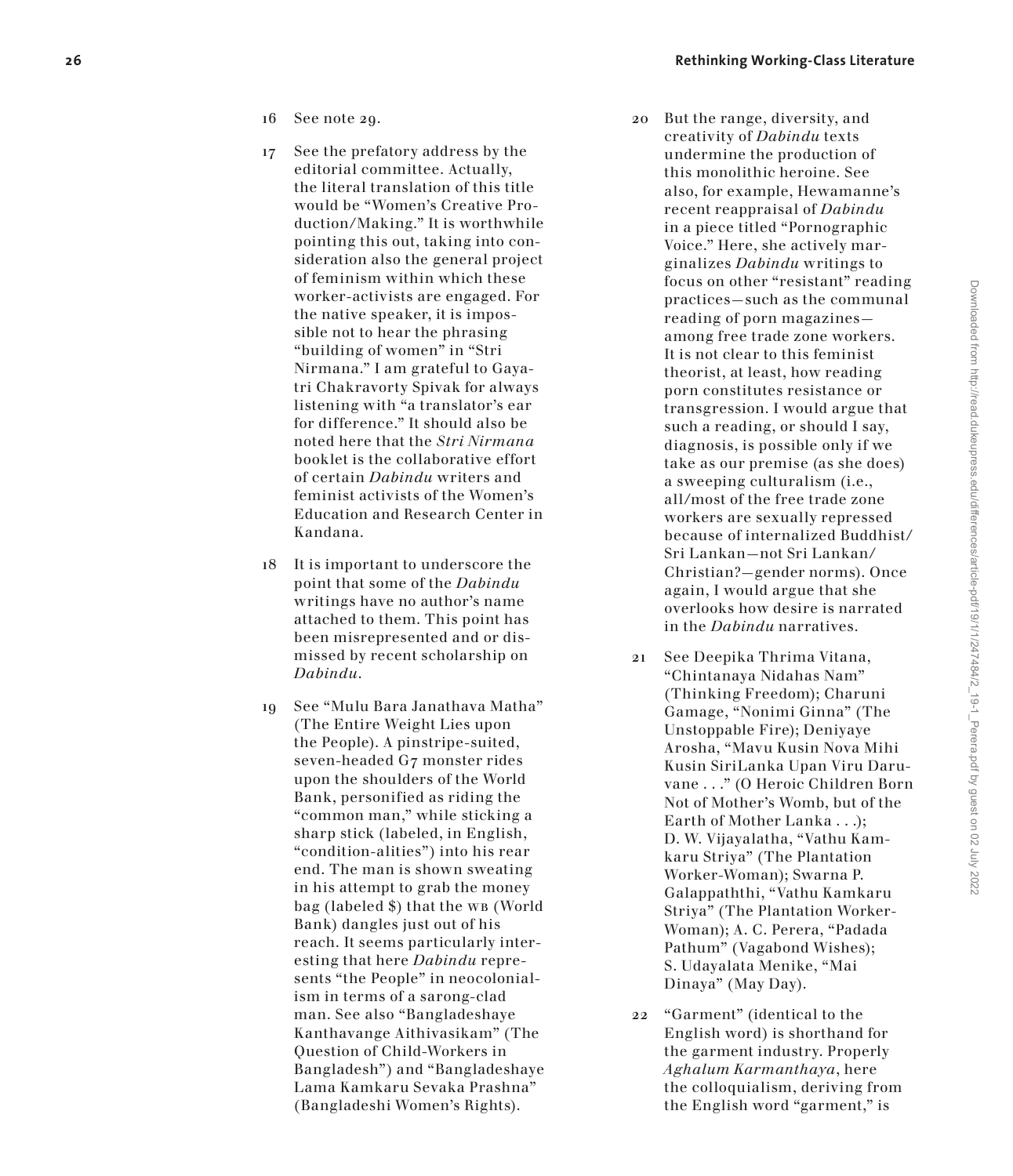rendered phonetically in Sinhala. It is important to consider the "universality" of this lexicalization across South and Southeast Asia, where "garment" always "means" garment industry or garment factory, lexicalized into the mother tongue.

- 23 See the proposal advocating decentralization and devolution by the Committee for Democracy and Justice in Sri Lanka, "Let's Defeat the Call for War and Push for a Parliamentary Solution."
- 24 The jvp (Janatha Vimukthi Peramuna), "People's Liberation Front," needs to be distinguished from the Trotskyite old left parties in Sri Lanka. While the jvp, it has been argued, was once the voice of the Sinhala-educated unemployed, it is now, since the 1971 insurgency, better defined as a pseudo-Marxist party in the service of Sinhala nationalism. It continues to be routinely and *incorrectly* described as "Marxist" in newspapers. For a more nuanced reading of this complex phenomenon (which cannot possibly be contained within a footnote), see the chapter on "The jvp and the Ethnic Question" in Kumari Jayawardena's *Ethnic and Class Conflict in Sri Lanka*. For a general historical overview of Sri Lankan Marxist parties, see also Kearney.
- 25 The translation would actually involve a subjunctive mood construction: "if [. . .] were," as in: "If there were freedom of the act of thinking."
- 26 K. G. Jayasundera Menike's "Jivithaya" (Life) is quoted in its entirety in Rosa's "The Conditions and Organisational Activities of Women in Free Trade Zones," as well as appearing in *A Review of Free Trade Zones in Sri Lanka*. There, the translator, Punyani Gunaratne, gives the title as

"Menike's Sorrows." She qualifies her contribution as *an* English translation.

- 27 I am thinking here of a piece of cultural anthropology in which the author, through a painstaking analysis of the language of presidential speeches, reports, and interviews with factory bosses, finds the free trade zone women workers to be unwittingly complicit with a nationalist development agenda. It is over and against the ideological construction of "woman" in these official texts of historiography that I read the literature of these factory workers in an attempt to approach how woman as subject for history is imagined. See Lynch's "The 'Good Girls' of Sri Lankan Modernity."
- 28 An internationalism that also struggles to remain alive in grassroots organizations such as the Sinhala-Tamil rural women's front, as well as in fora like *Gami Kantha* (Rural Women), a newspaper dedicated to foreign domestic workers.
- 29 This phrasing, of course, calls to mind Fredric Jameson's *Postmodernism, or the Cultural Logic of Late Capitalism*. I would argue that such a systematization (of "dominant" cultural logic) is possible only by bracketing other residual aesthetic practices and ideologies of form such as those discussed here. Throughout, it has been my objective to show that the calculus changes if we consider heterogeneous examples of working-class literature from across the gendered international division of labor. Also see Spivak's crucial last chapter on "Culture" in *A Critique of Postcolonial Reason* (312–421).
- 30 It is true that Hardt and Negri do not use the term *proletarian* as a contemporary descriptor of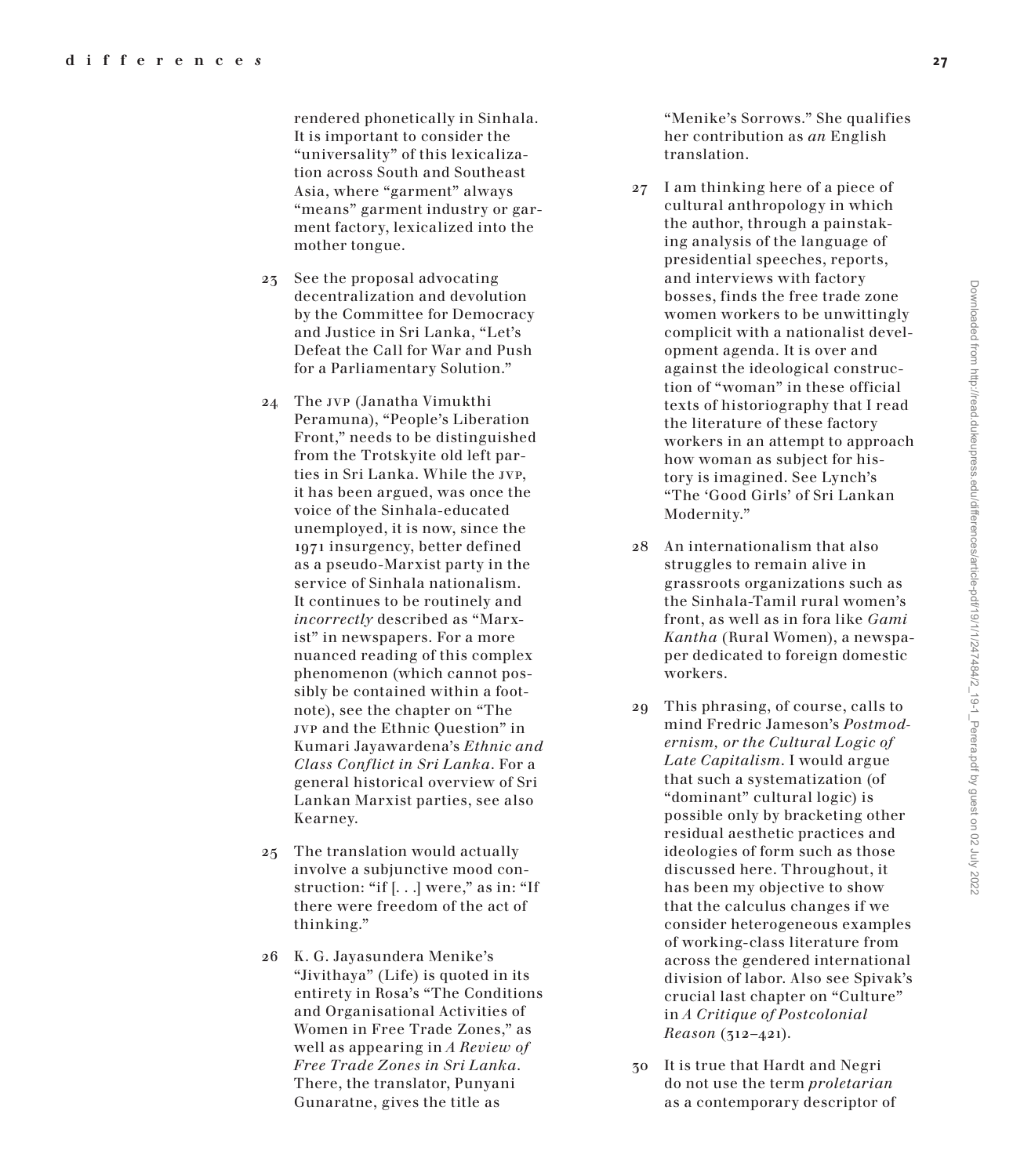*vanished, however, does not simply open up to an abyss. On the contrary, we can recognize powerful events on the world scene that reveal the trace of the multitude's refusal of explanation and that signal a new kind of proletarian solidarity and militancy. (54)*

- 31 On November 30, 2004, Ananya Bhattacharjee, Ashim Roy, and V. Chandra, among others, presented "A New Path for Indian Labor? International Solidarity in the Age of Outsourcing?" at a forum on outsourcing and organizing convened by the Cornell Global Labor Institute in Ithaca, New York. The conference brought members of the New Trade Union Initiative in India together with a coalition of u.s. unionized workers (affiliated with Jobs with Justice) to discuss prospects for dialogue, solidarity, and effective compromises on a global scale.
- 32 Some readers might point to the fact that these names are rather decidedly ethnically marked. My point is that Olsen does not feel the need (as Ibarro does in her plea) to qualify that these workers are "American-born" and *therefore* entitled to consideration.
- 33 I am thinking here, for example, of Gloria Anzaldúa's amazing poem "*Cihuatlyotl*, Woman Alone" as one of the many works that negotiate the complex figuration of a collective Chicana subject (*Borderlands* 173).

| <b>Works Cited</b> | Abeygunewardene, Violet, Consey Hilda, H. I. Samanmalie, and Kumudhini Rosa. "Da Bindu- |
|--------------------|-----------------------------------------------------------------------------------------|
|                    | A Space for Women Workers." Many Paths, One Goal. Hong Kong: CAW, 1991. 62–73.          |
|                    | Althusser, Louis, and Étienne Balibar. Reading Capital. London: Verso, 1997.            |
|                    | Amin, Samir. Unequal Development. New York: Monthly Review, 1976.                       |
|                    | Anzaldúa, Gloria. Borderlands. San Francisco: Aunt Lute, 1987.                          |
|                    | "Apatada Nidahasak Natha" [For Us, There Is No Freedom]. Dabindu 13.6 (Feb. 1998): 1.   |

working-class relations in the new international division of labor. As they put it, "the proletariat is not what it used to be, but that does not mean it has vanished. It means, rather, that we are faced once again with the analytical task of understanding the new composition of the proletariat as a class" (52). And yet, they do not consider the feminization of labor or the history of social movements of the global South as impacting their analysis and our collective endeavor in any pressing way. Elsewhere, in *Empire*, they maintain that ethicopolitical agency has shifted from the proletarian collective subject to "the poor." See, for

instance, the lyrical passage that postulates that

*(158)*

 *once again in* 

*postmodernity emerges in the blinding light of clear day the multitude, the common name of the poor. It comes out fully in the open because in postmodernity the subjugated has absorbed the exploited. In other words, the poor, every poor person, the multitude of poor people, have eaten up and digested the multitude of proletarians. By that fact itself the poor have become productive.* 

Furthermore, according to Hardt and Negri, the signs of life that register proletarian solidarity are those that are intelligible as world

*cycle as the specific form of the assemblage of struggles has* 

*The fact that the* 

historical "events":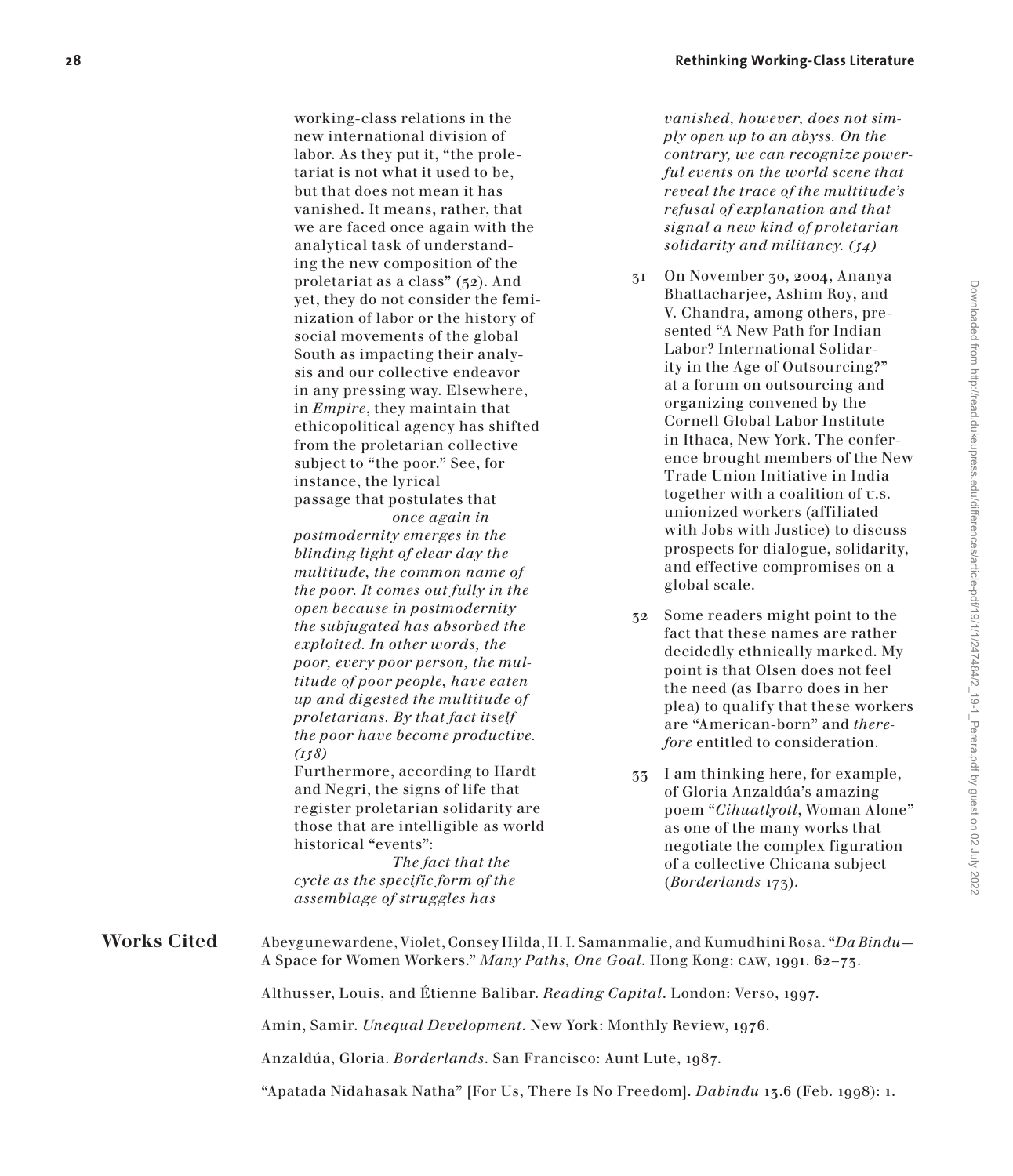Arosha, Deniyaye. "Mavu Kusin Nova Mihi Kusin SiriLanka Upan Viru Daruvane . . ." [O Heroic Children Born Not of Mother's Womb, but of Earth of Mother Lanka . . .]. *Dabindu* 13.8 (Apr./May 1998): 6.

"Bangladeshaye Kanthavange Aithivasikam" [Bangladeshi Women's Rights]. *Dabindu* 12.10 (July 1997): 2.

"Bangladeshaye Lama Kamkaru Sevaka Prashna" [The Question of Child-Workers in Bangladesh]. *Dabindu* 13.3 (Nov. 1997): 2, 8.

Chakrabarty, Dipesh. *Rethinking Working-Class History: Bengal, 1890–1940*. Princeton: Princeton UP, 1989.

Coiner, Constance. *Better Red*. New York: Oxford up, 1995.

Committee for Democracy and Justice in Sri Lanka. "Let's Defeat the Call for War and Push for a Parliamentary Solution." *Dabindu* 11.1 (Sep./Oct. 1995): 3.

Davies, Tony. "Unfinished Business: Realism and Working-Class Writing." *The British Working-Class Novel in the Twentieth Century*. Ed. Jeremy Hawthorn. London: Edward Arnold, 1984. 125–36.

Dhammika Padmini. "Kandurelle Kandulu Binduva" [Tear Drops from the Hills]. *Dabindu* 13.11 (Aug. 1998): 6; *Dabindu* 14.9 (May 1999): 6.

Eagleton, Terry. *Literary Theory*. Minneapolis: u of Minnesota p, 1983.

Foley, Barbara. *Radical Representations*. Durham: Duke up, 1993.

Galappaththi, Swarna P. "Vathu Kamkaru Striya" [The Plantation Worker-Woman]. *Stri Nirmana* 37.

Gamage, Charuni. "Nonimi Ginna" [The Unstoppable Fire]. *Dabindu* 10.12 (Mar. 1994): 6.

Gramsci, Antonio. *Pre-Prison Writings*. Ed. Richard Bellamy. Cambridge: Cambridge up, 1994.

Hardt, Michael, and Antonio Negri. *Empire*. Cambridge: Harvard up, 2000.

Hasuna [Letter]. *Dabindu* 15.12 (Aug. 2000): 7.

Hewamanne, Sandya. "Pornographic Voice: Critical Feminist Practices among Sri Lanka's Female Garment Workers." *Feminist Studies* 32.1 (2006): 125–55.

Hewamanne, Sandya, and James Brow. "If They Allow Us We Will Fight." *Pravada* 6.11  $(2001): 22-23.$ 

Ibarro, Felipe. Letter. *New Masses* 10.2 (9 Jan. 1934): 22.

Jameson, Fredric. *Postmodernism, or the Cultural Logic of Late Capitalism*. Durham: Duke up, 1991.

Jayawardena, Kumari. *Ethnic and Class Conflict in Sri Lanka*. Colombo: Sanjiva, 2003.

. "The ngo Bogey." *Pravada* (n.d.): 10–11.

Kearney, Robert. "The Marxist Parties of Ceylon." *Radical Politics in South Asia*. Ed. Paul R. Brass and Marcus F. Franda. Cambridge: mit p, 1973. 401–39.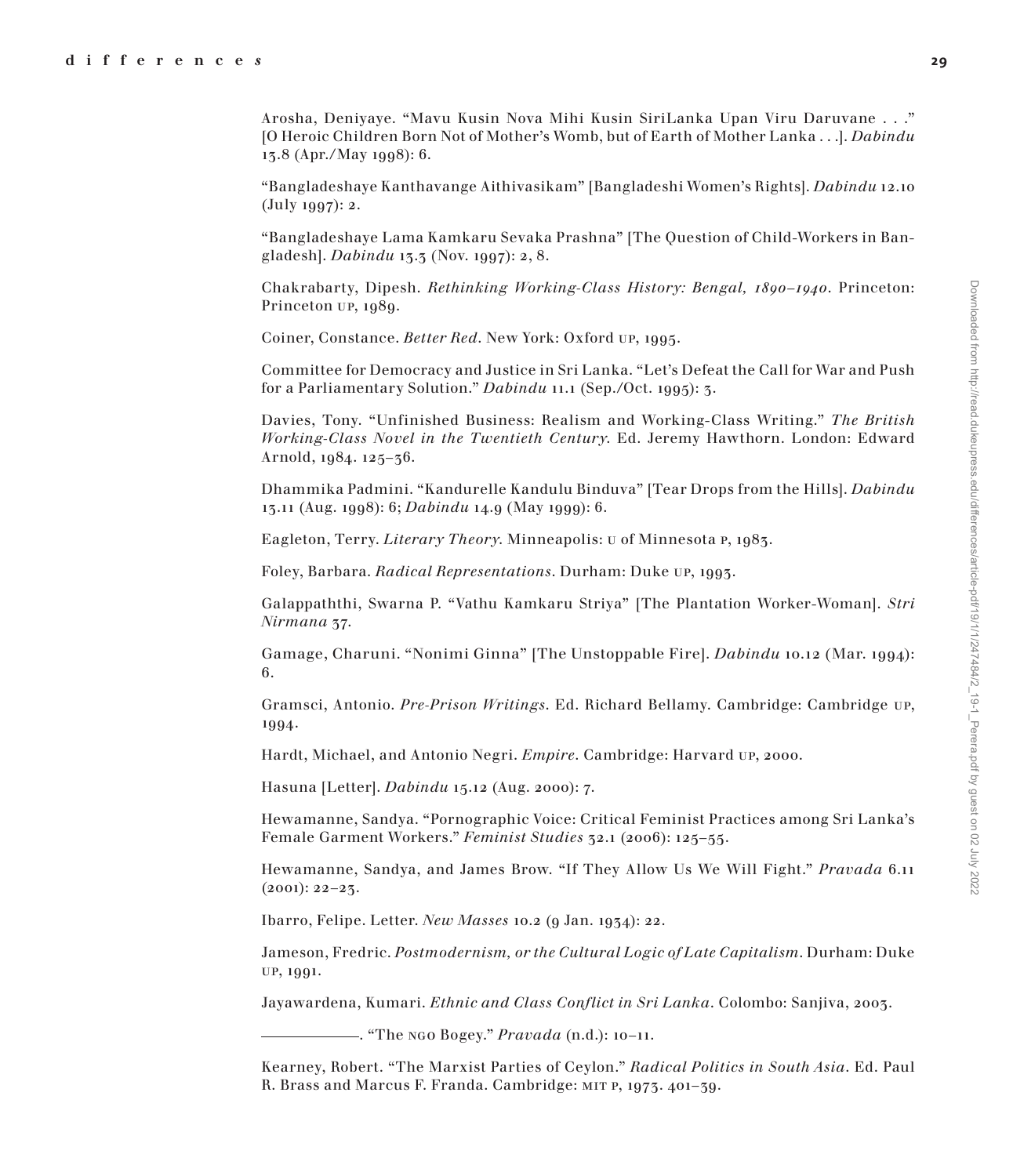Lynch, Caitrin. "The 'Good Girls' of Sri Lankan Modernity: Moral Orders of Nationalism and Capitalism." *Identities* 6.1 (1999): 55–89.

Menike, K. G. Jayasundera. "Jivithaya" [Menike's Sorrows]. Trans. Punyani Gunaratna. *A Review of Free Trade Zones in Sri Lanka*. Ed. Sunila Abeyesekera. Rattanapitiya: Dabindu Collective, 1997. 18–19.

Menike, S. Udayalata. "Mai Dinaya" [May Day]. *Dabindu* 15.8 (Apr. 2000): 6.

Mindry, Deborah. "Non-governmental Organizations, 'Grassroots,' and the Politics of Virtue." *Signs* 26.4 (2001): 1187–1211.

Mitter, Swasti. *Common Fate Common Bond: Women in the Global Economy*. London: Pluto, 1986.

"Mulu Bara Janathava Matha" [The Entire Weight Lies upon the People]. *Dabindu* 13.3 (Nov. 1997): 1.

Nekola, Charlotte. "Worlds Moving: Women, Poetry, and the Literary Politics of the 1930s." Nekola and Rabinowitz 127–34.

Nekola, Charlotte, and Paula Rabinowitz, eds. *Writing Red: An Anthology of American Women Writers, 1930–1940*. New York: Feminist p, 1987.

Olsen, Tillie. "I Stand Here Ironing." *Tell* 1–12.

. "I Want You Women Up North to Know." Nekola and Rabinowitz 179–81.

. *Tell Me a Riddle*. New York: Delta, 1956.

. "Tell Me a Riddle." *Tell* 63–116.

. *Yonnondio: From the Thirties*. New York: Delta, 1974.

Perera, A. C. "Padada Pathum" [Vagabond Wishes]. *Dabindu* 10.15 (June 1994): 5.

Rabinowitz, Paula. *Labor and Desire*. Chapel Hill: **u** of North Carolina P, 1991.

Rosa, Kumudhini. "The Conditions and Organisational Activities of Women in Free Trade Zones: Malaysia, Philippines, and Sri Lanka, 1970–1990." *Dignity and Daily Bread*. Ed. Sheila Rowbotham and Swasti Mitter. London: Routledge, 1994. 73–99.

. "Strategies of Organisation and Resistance: Women Workers in Sri Lankan Free Trade Zones." *Capital and Class* 45 (1991): 27–34.

Samanmalie, H. I. "The Birth of *Dabindu*." *Dabindu* 16.1 (Sep. 2000): 2–3.

Somalatha. "Kalapayen Vathukarayata" [From Zone to Plantation]. *Dabindu* 13.1 (Sept. 1997): 8–9.

Spivak, Gayatri Chakravorty. "Can the Subaltern Speak?" *Marxism and the Interpretation of Culture*. Ed. Cary Nelson and Lawrence Grossberg. Chicago:  $\sigma$  of Illinois P, 1988. 271–313.

. *A Critique of Postcolonial Reason: Toward a History of the Vanishing Present*. Cambridge: Harvard up, 1999.

. "From Haverstock Hill Flat to u.s. Classroom, What's Left of Theory?" *What's Left of Theory*? Ed. Judith Butler, John Guillory, and Kendall Thomas. New York: Routledge, 2000. 1–39.